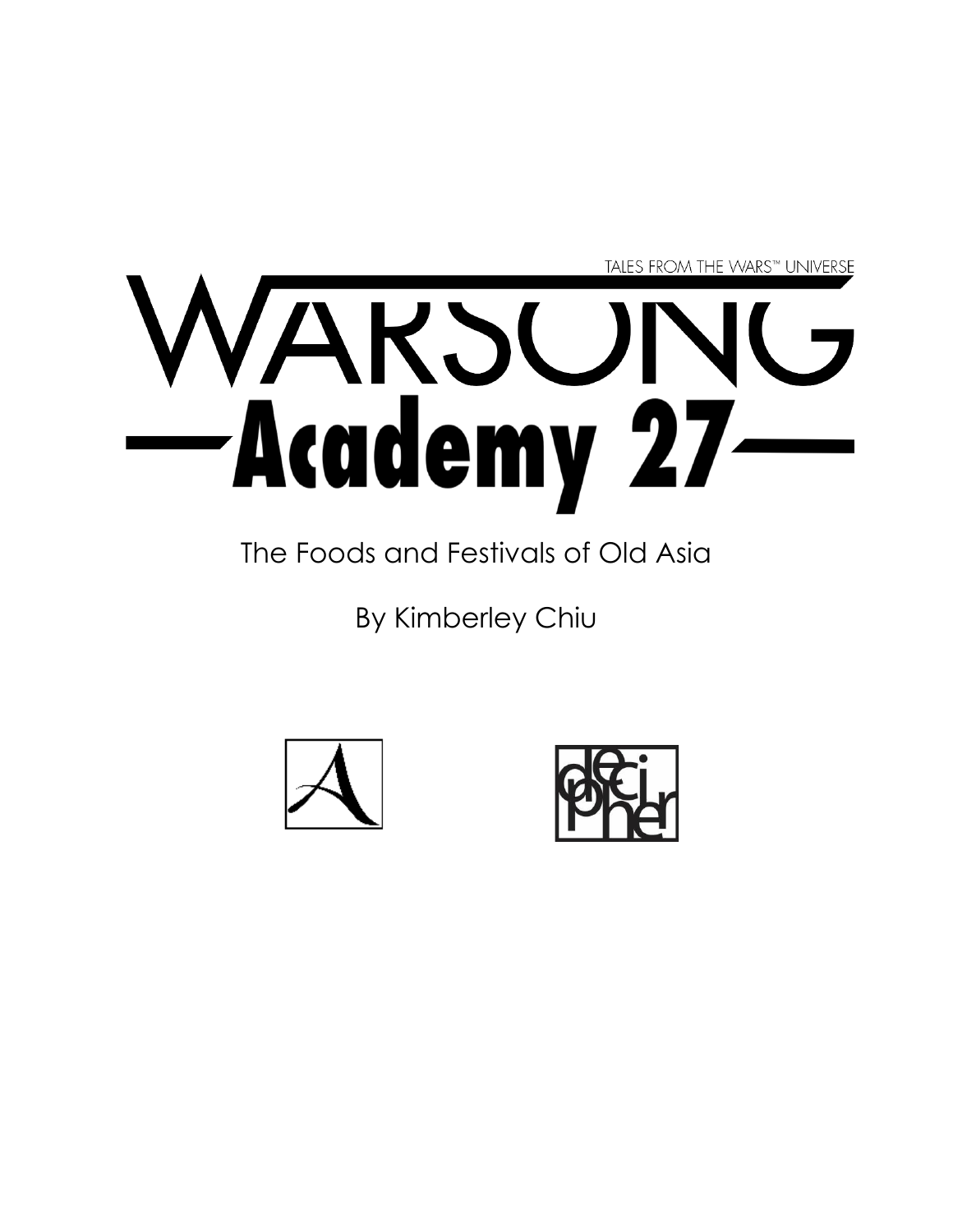It was a cold day on Gongen and Tsetseg was late for school again.

It wasn't her fault. She'd done her best, really she had: had gone to bed a whole fifteen minutes early and woken up before her alarm, had brushed her teeth and washed her face and put her uniform on in absolute record time. She'd even packed her bag the night before, double- and triple-checking it before she went to bed so she wouldn't have a reason to do it in the morning, and she'd spent the time she usually gave to that sacred task trailing her father around the house, staring at him with pleading eyes.

They had left a whole two and a half minutes earlier than usual, but it hadn't mattered.

It would've been better if it hadn't been a Monday. If it had been a Tuesday, or a Thursday, or even a Friday, Tsetseg could've just kept her head down and slunk into class and taken the late slip without any fuss. But it was a Monday, which meant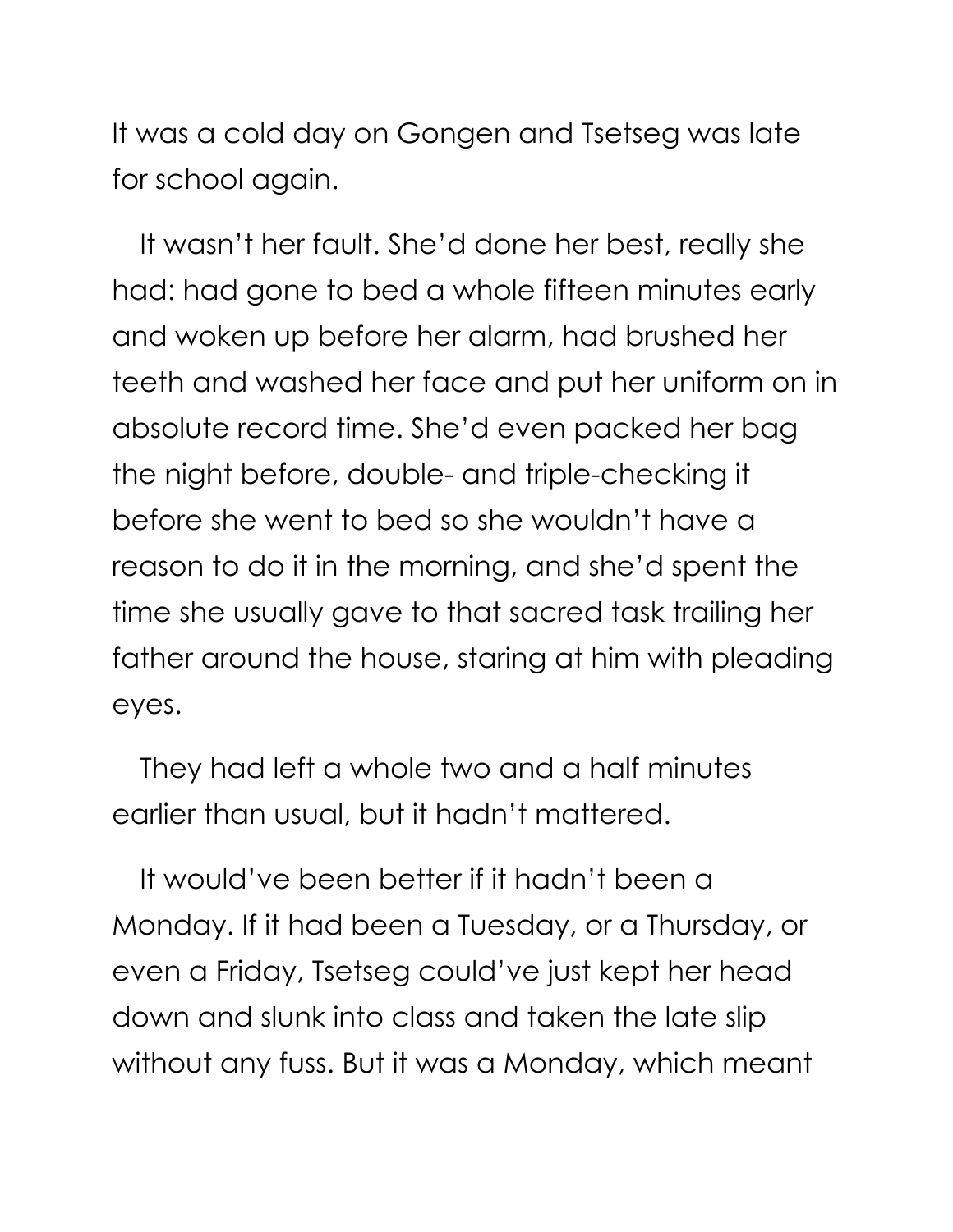Morning Assembly, and Morning Assembly was a sacred time. You didn't whisper, you didn't fidget, and you didn't walk in late. You got in before the bell rang, or you were Tsetseg, and you sat outside.

At least they'd provided a bench. Tsetseg sighed and settled down in her usual spot, her legs jittery, feet swinging. She clamped her hands around the edge of the seat and tried to focus on the feel of it, the texture of the wood familiar and almost comforting. They'd spent a lot of time together, her and this bench. In moments like this, when Tsetseg needed one most, it almost felt like a friend.

The bench was parked just outside the parade square, along the edge; Tsetseg could see her classmates, and they could almost definitely see her. She tried not to think about it. She'd had a lot of practice, doing that; she really should've been better at it than she was.

She shut her eyes. That helped a little.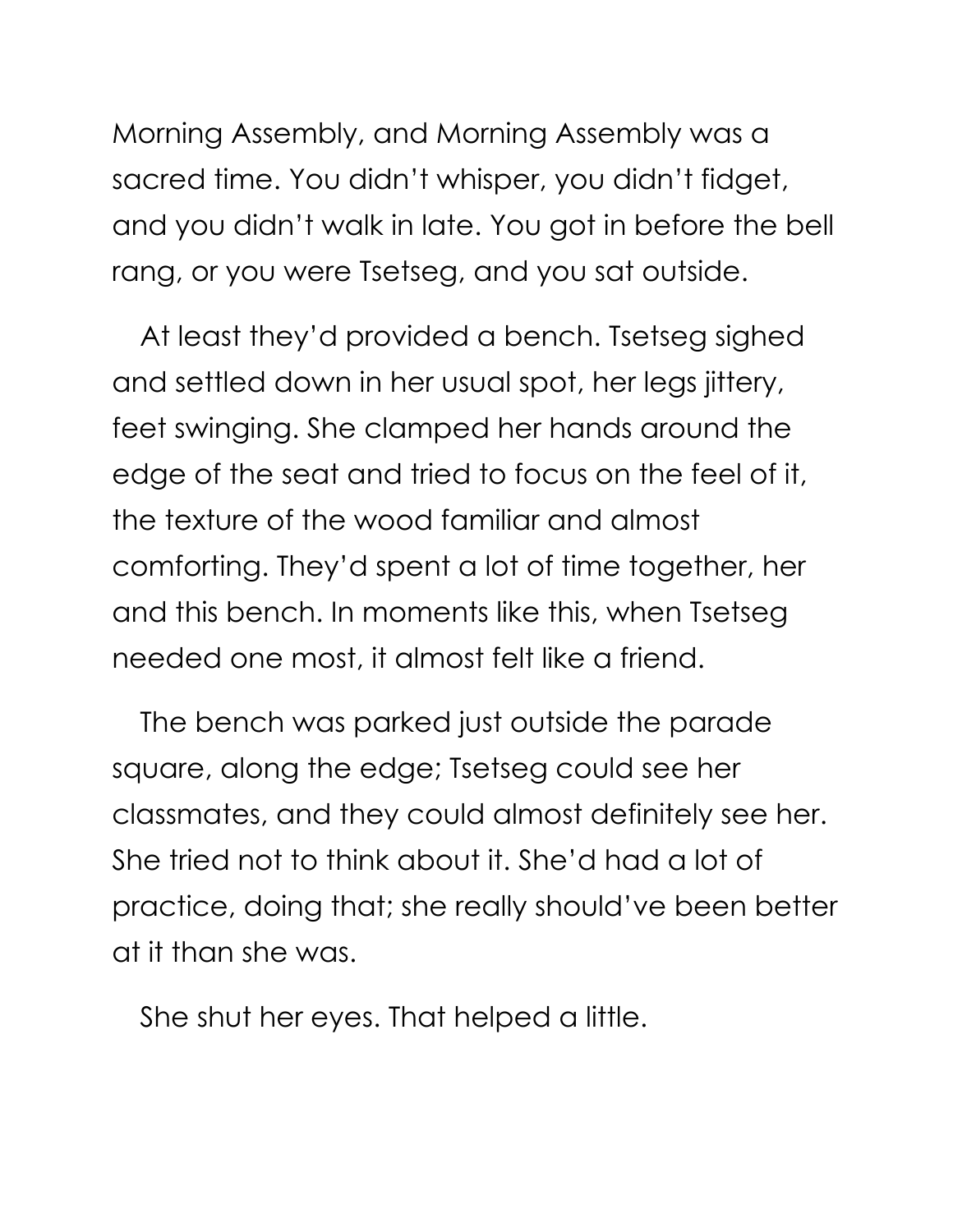Tsetseg took a deep breath. It felt quiet, there in the dark behind her eyelids. Quiet and calm, like everything had stopped, like the world had gone still –

The bench creaked. The seat dipped. Tsetseg's eyes snapped open.

There was someone on the bench beside her. *There was someone on the bench!* Tsetseg stared; blinked. She could hardly believe it, but yes, there she was: another student, a *classmate*. Late like her.

"Hey," said – Lizah, Tsetseg thought. Norlizah Phuong: they had homeroom together, and extra maths. Lizah was okay, as far as Tsetseg knew. She'd had never said a mean word in Tsetseg's hearing, and she smiled at her sometimes when they passed each other in the halls. They sat a row apart in homeroom. They had never talked.

Lizah wasn't usually late. Tsetseg would've noticed. Still, here she was, looking perfectly calm and happy about it. She was smiling, actually: just this side of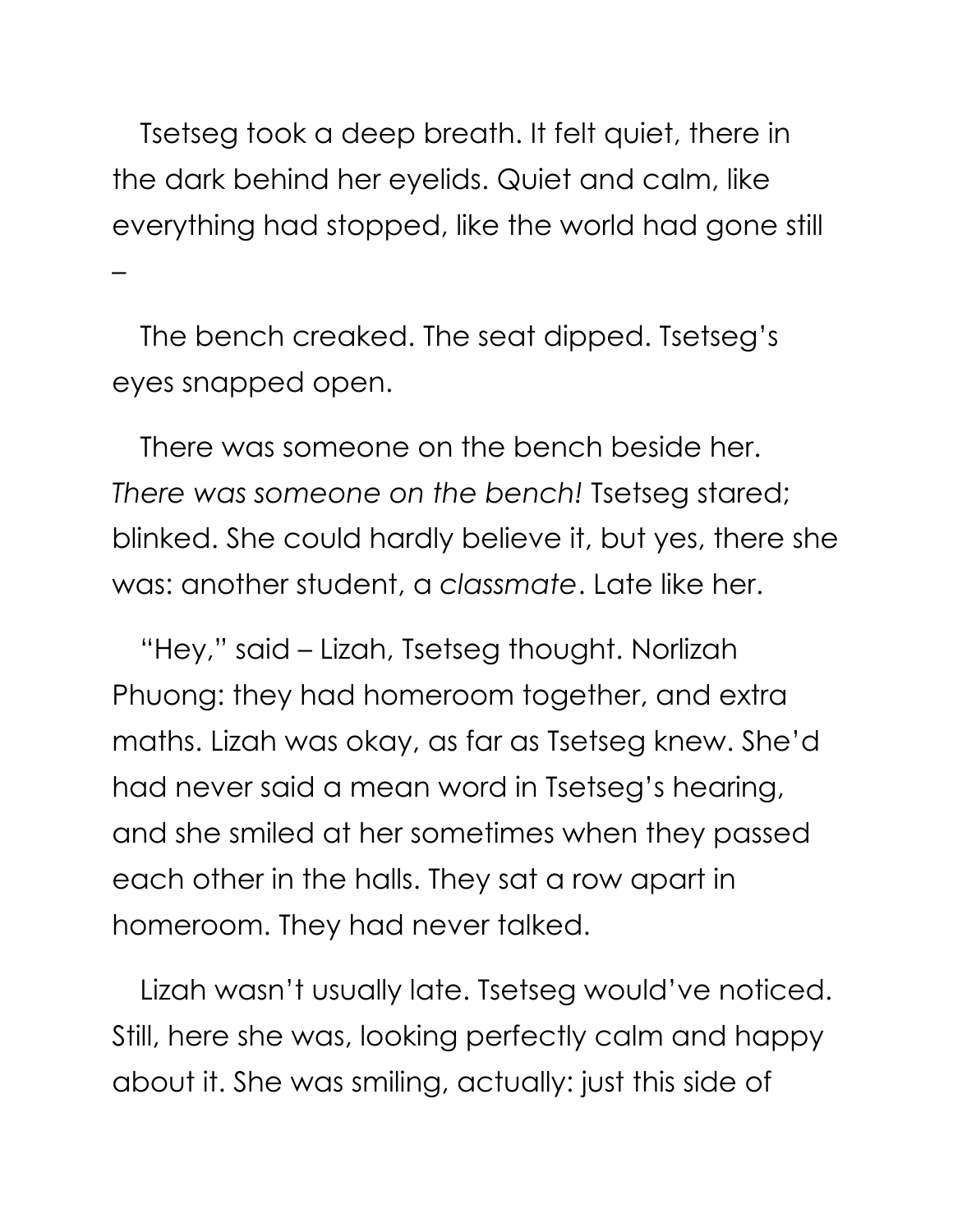grinning, her eyes bright. She had something round cupped in her palms.

"Wow, so this is what Assembly looks like from here," said Lizah, craning her neck, blinking out at the parade square. Her smile widened. "It's a lot less boring from this angle."

"Oh," said Tsetseg. "Really?"

"Yeah!" said Lizah. "Man, this is *much* better. I'm going to do this every week now."

"Oh, no," said Tsetseg. "You really shouldn't."

Lizah laughed, and Tsetseg could feel her cheeks heat. And then Lizah opened her hands, like a flower blooming, and showed Tsetseg what she had in them.

It was an ice ball, shining and almost perfectly round, starting to melt a little at the bottom. Cradled in a shallow plastic dish, two spoons tucked in neatly round the edge. It was crowned with a little spray of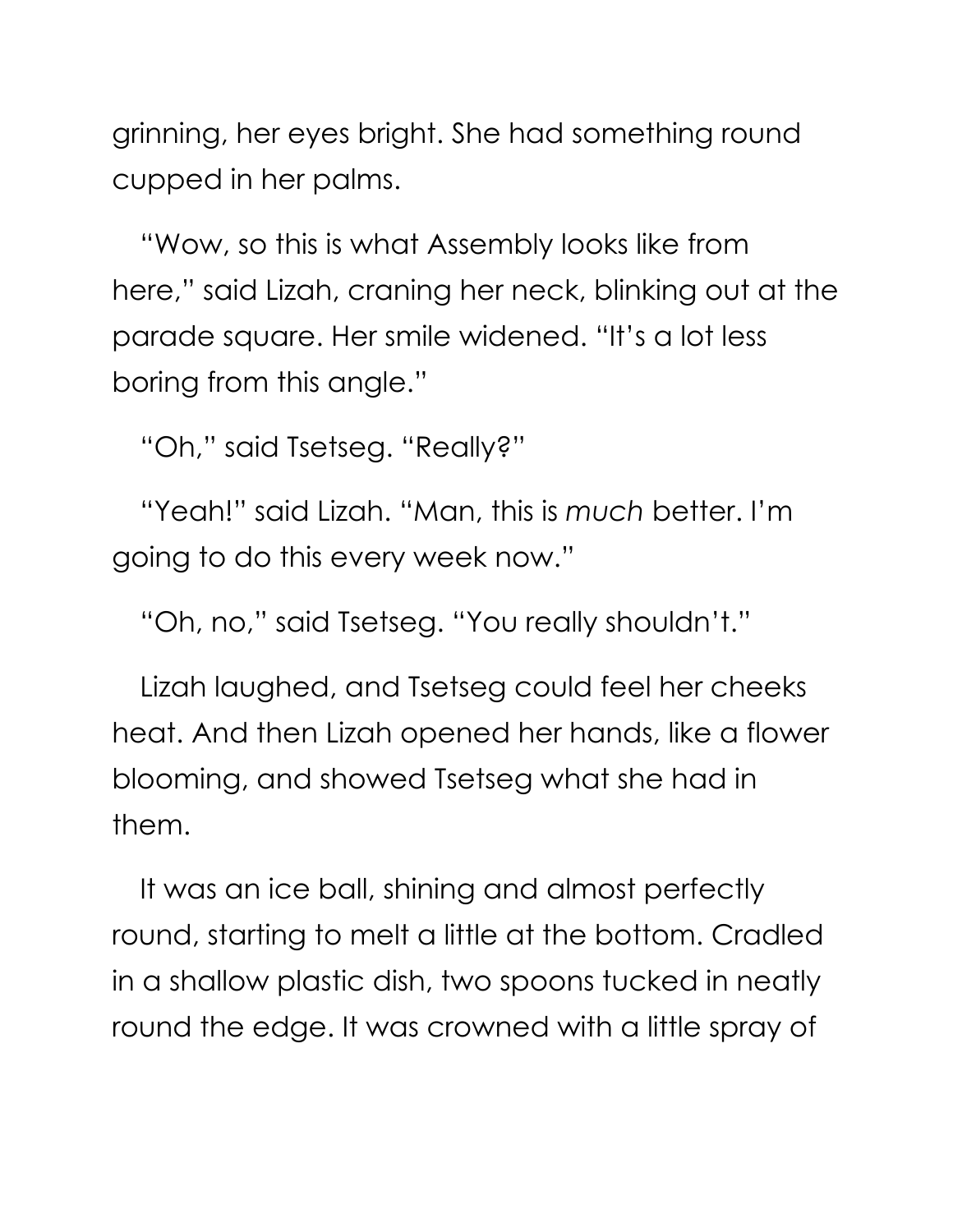green syrup, showing off the flavour: matcha, Tsetseg's favourite.

"I was a little early, actually," said Lizah, "but then I saw the ice ball man outside, and I had to stop."

Tsetseg nodded, blinking.

"You want some?" said Lizah, and held out a spoon. She was still smiling, bright as the sky through the dome.

Tsetseg stared, for a long moment.

"Okay," said Tsetseg, finally, and took it.

\* \* \*

Tsetseg's hands were still sticky by the time she got to homeroom. She folded them in her lap and tried not to notice.

Mrs. Ichinose stood at the front, waiting for the students to settle. She did this every lesson, and sometimes she really did just *wait*: smiling calmly out at the class, standing in silence for whole minutes, till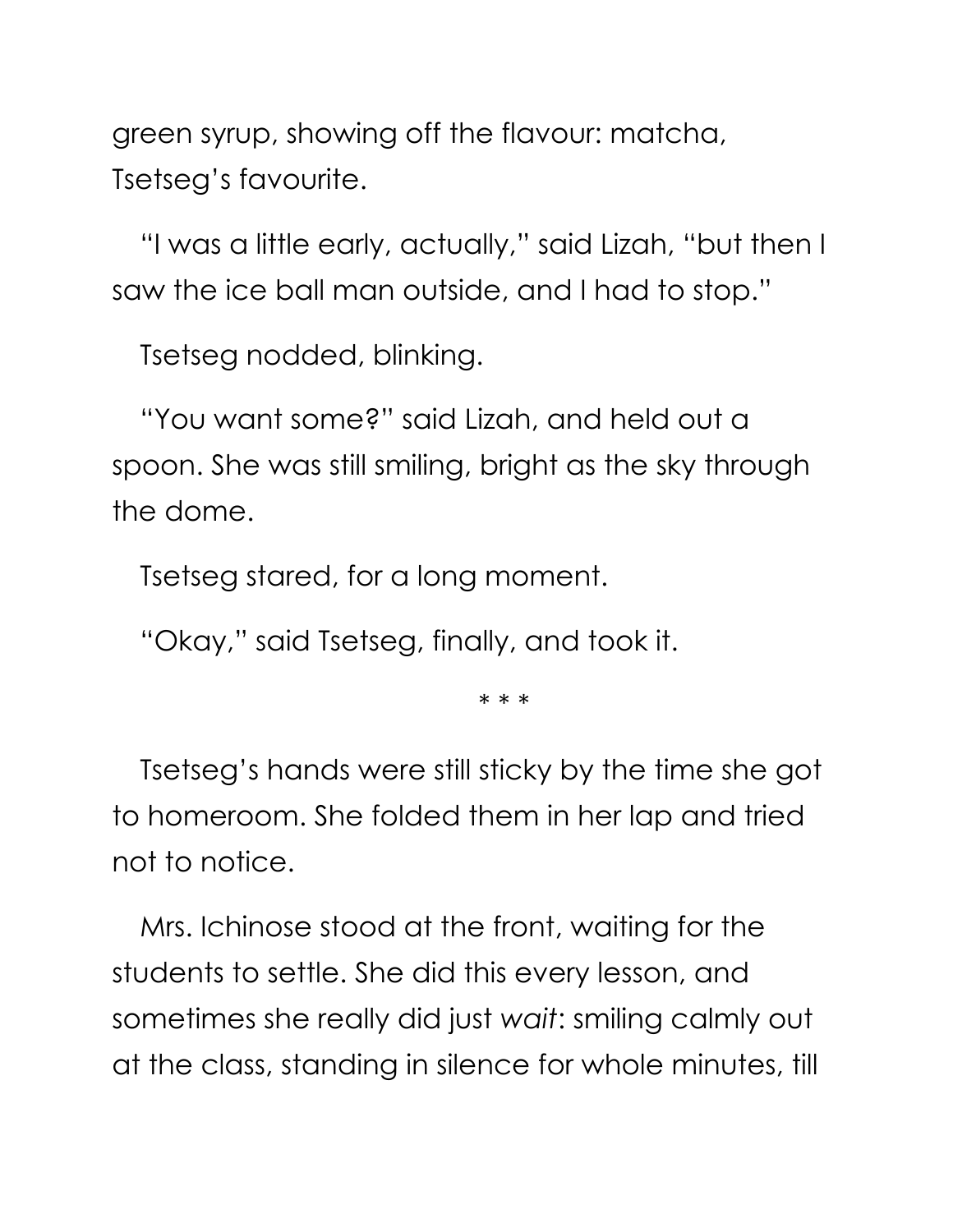something shifted in the air and everyone turned to her at last like flowers to the sun. But today the wait lasted only a minute and a half, and then she rapped her knuckles against the teacher's desk, a sharp *pap-pap*, and everybody snapped to attention. That knock meant *serious business*.

"Good morning, class," said Mrs. Ichinose, still smiling that soft and even smile. "Today we'll begin our discussion of Gongen's culture and history, but before we start, I'd like to talk to you about your next assignment."

A groan rose up: a loud, collective cry of *noo* and *why* that Mrs. Ichinose flatly ignored. Tsetseg said nothing herself, just breathed in deep, waited.

"I want you all to do your own research into the old Earth cultures that Gongen was first built upon," said Mrs. Ichinose. "You may choose to research any topic you like, but you should focus on at least two aspects of one or more pre-Gongen cultures – say, the food and festivals of old Japan. That's just an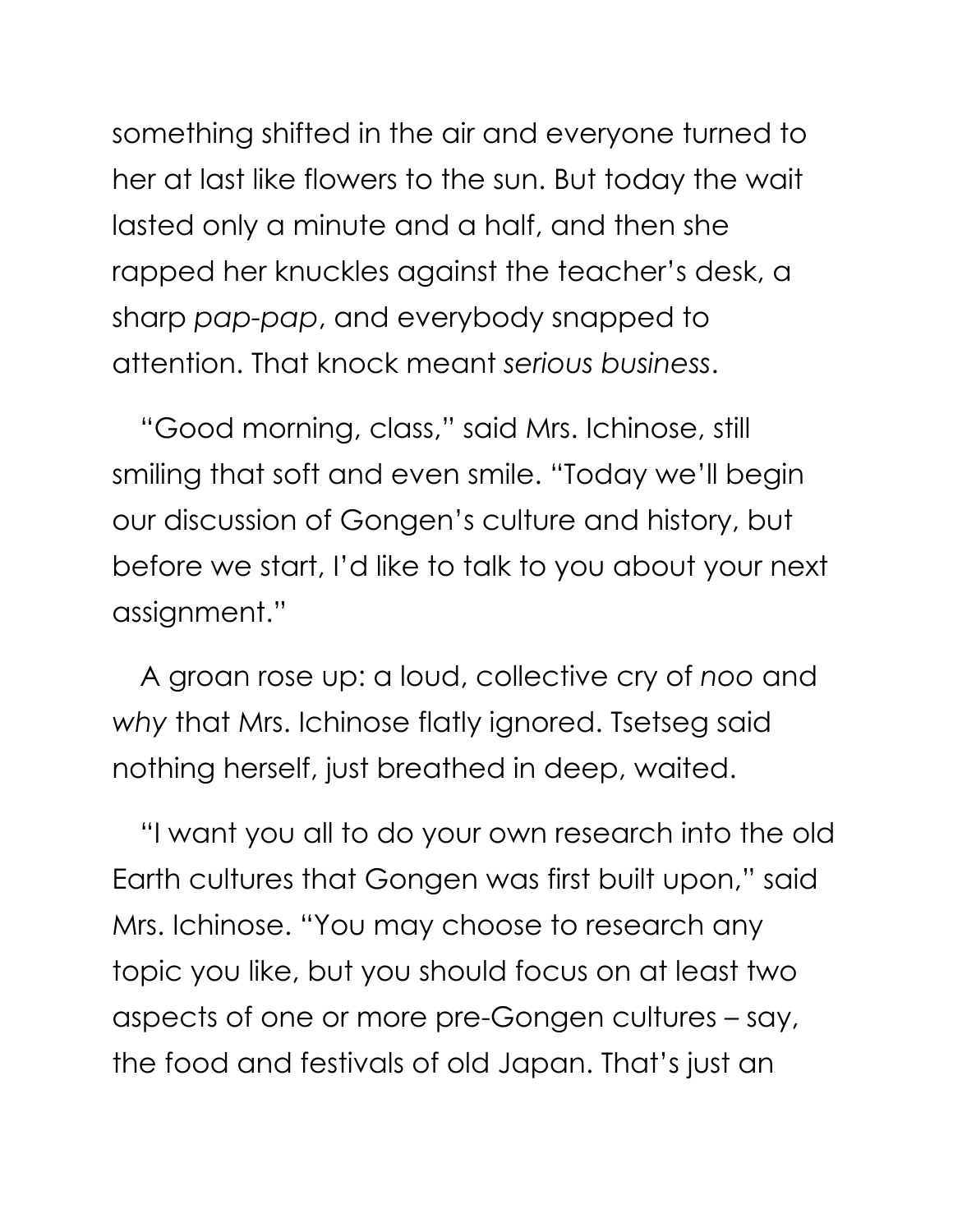example, by the way; please don't all pick that topic, you won't get extra points."

Another groan, but this time it sounded softer to Tsetseg, made distant by the surprise she felt ballooning in her chest. This almost sounded *interesting*. Pre-Gongen cultures – why, her dad talked about that all the time, that and nothing else. Maybe, with this assignment, they'd actually have something to talk about at dinner.

"This is a pairs assignment," said Mrs. Ichinose, and the good feeling inside Tsetseg evaporated. "You and your partner will have two weeks to prepare a presentation – "

Tsetseg sighed and looked down at her desk, letting the rest of Mrs. Ichinose's speech wash over her like a wave. It just wasn't fair! Finally an assignment that she actually almost *wanted* to do, and she had to work with a partner? Where was she going to get one? She'd just have to wait till everyone else was partnered off and find whoever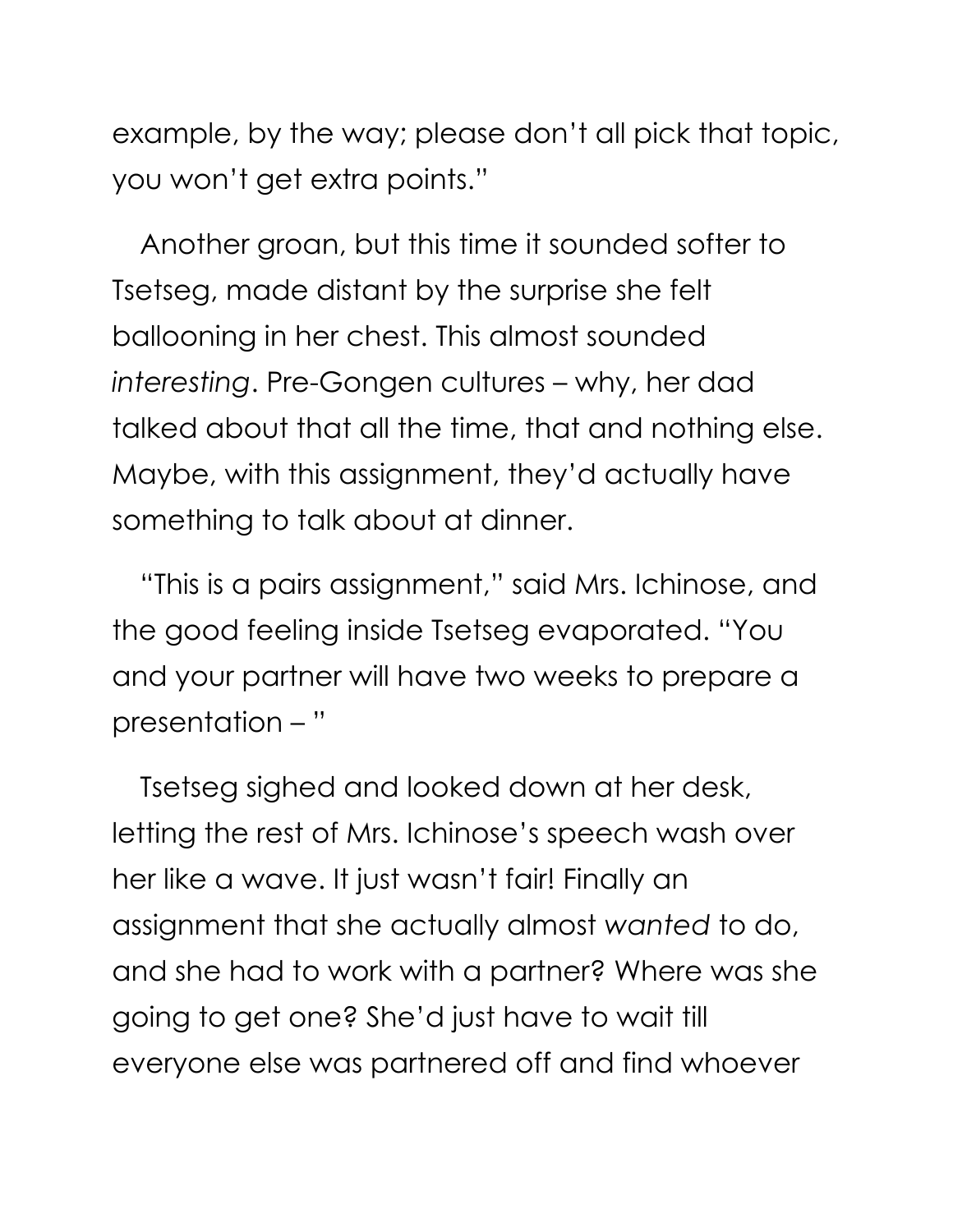was left, and they'd have to *work together* knowing they were both last choice, and –

"Psst," hissed someone, from behind her. "Tsetseg!"

Tsetseg turned. Lizah was waving at her, one row back and two desks to the left. She was smiling again, the same smile she'd had when Tsetseg had dug into her ice ball, spoon clutched in her shaky hand.

"Be my partner?" said Lizah, and Tsetseg felt something lift from her chest.

For the second time today, Tsetseg said yes.

\* \* \*

"So, you were saying," said Lizah, "the lantern festival?"

They were in the library, sitting together at one of the desks, a pile of books growing around them as they raided the history shelves. Well, Lizah raided the shelves; Tsetseg stayed in her seat and read and took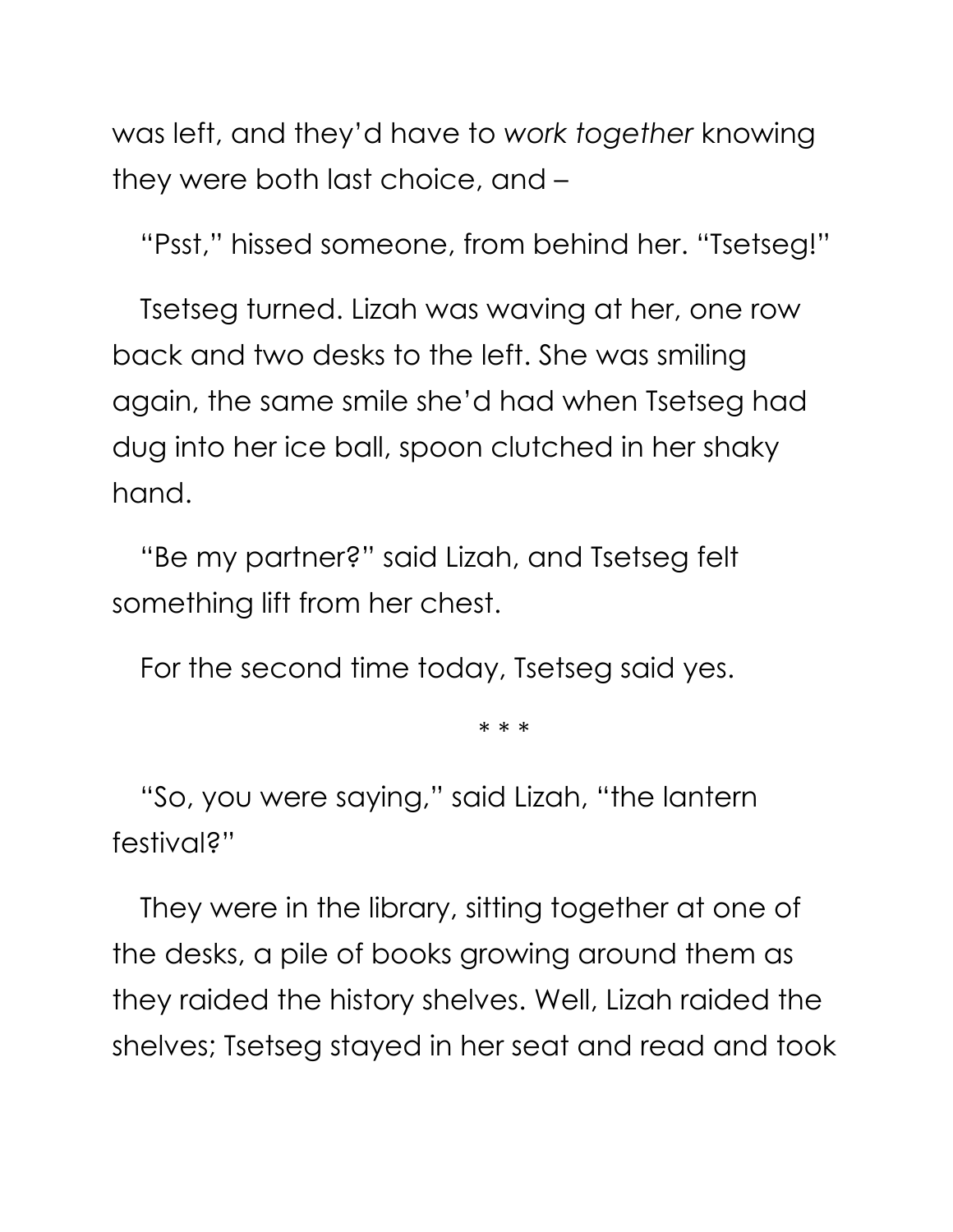notes in her neatest handwriting. It was a good system, Tsetseg thought. It seemed to be working.

Lizah was perched on the desk itself, now, swinging her legs idly over the side. Tsetseg had been really worried that the table would tip over, but she'd gotten used to it. All those books should be enough to balance out her weight, probably.

"The lantern festival," said Tsetseg, shuffling her papers. "The, uh, the last day of the new year? You know how we have all these lanterns hanging in some of the streets?"

"Sure," said Lizah. "Like in the shopping district."

"Yeah," said Tsetseg, "well, I guess we've been making them forever. For thousands of years. It says here they used to just be for special occasions, but I guess we just kind of got used to them."

"Neat," said Lizah. "Lanterns are cool."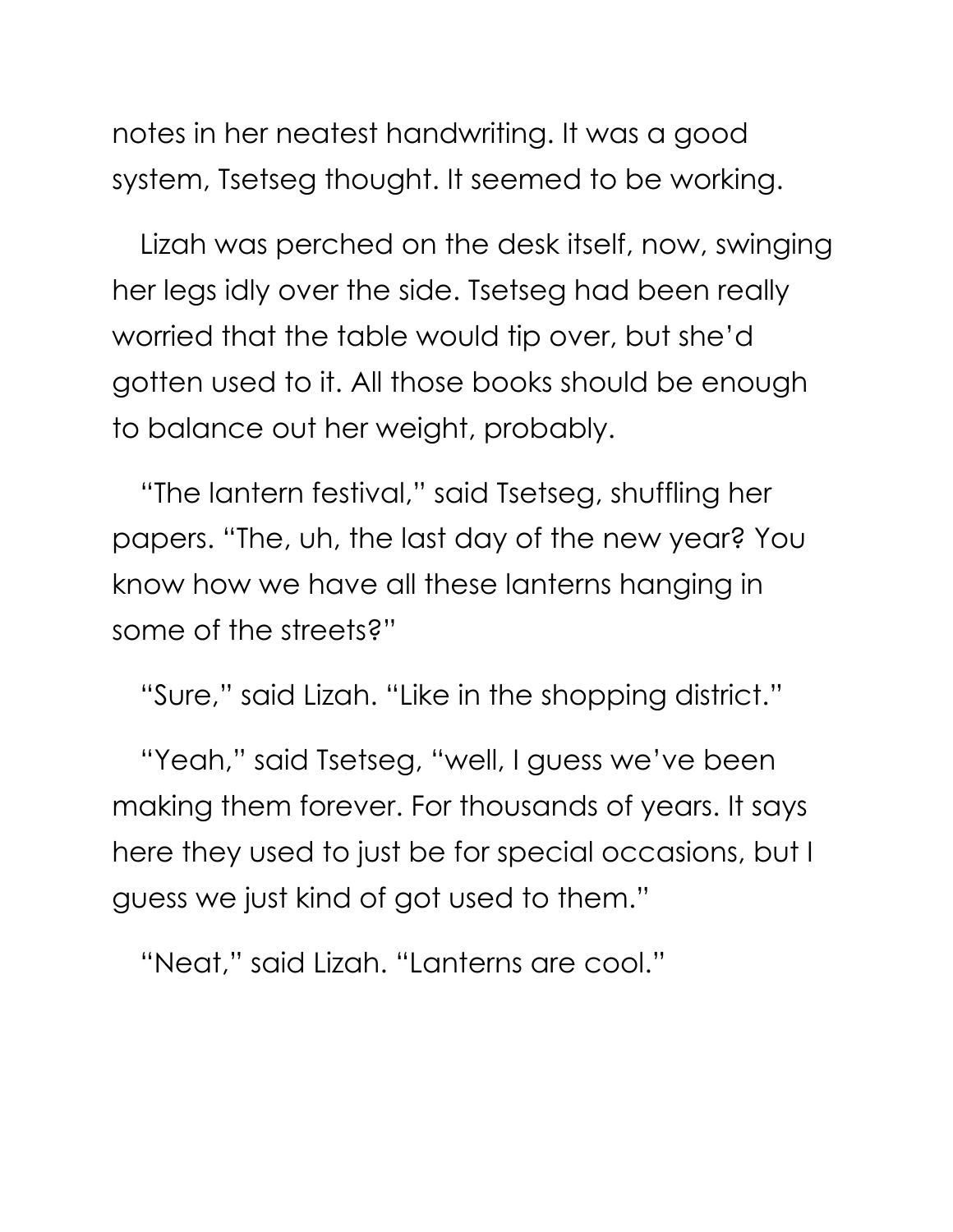"I like them too," said Tsetseg. "I always thought that they were pretty, and now – well, is it weird that I like that they're old?"

Lizah tilted her head, looking at her. Like she was looking for the weird in her, like she could see it with her eyes. After a moment she shrugged, and Tsetseg felt herself relax.

"Nah," said Lizah. "Why, though?"

"I don't know," said Tsetseg. "I guess it just feels – realer, you know? Like they belong more, because they've always been here. Like that means they were meant to be."

"Hmm," said Lizah. "I guess."

Tsetseg turned back to her book. Lizah kicked her feet back and forth, and back and forth; Tsetseg wasn't staring or anything, but she could feel the table move.

"Hey, look," said Tsetseg, a couple of pages later. "There were *two* lantern festivals – they called the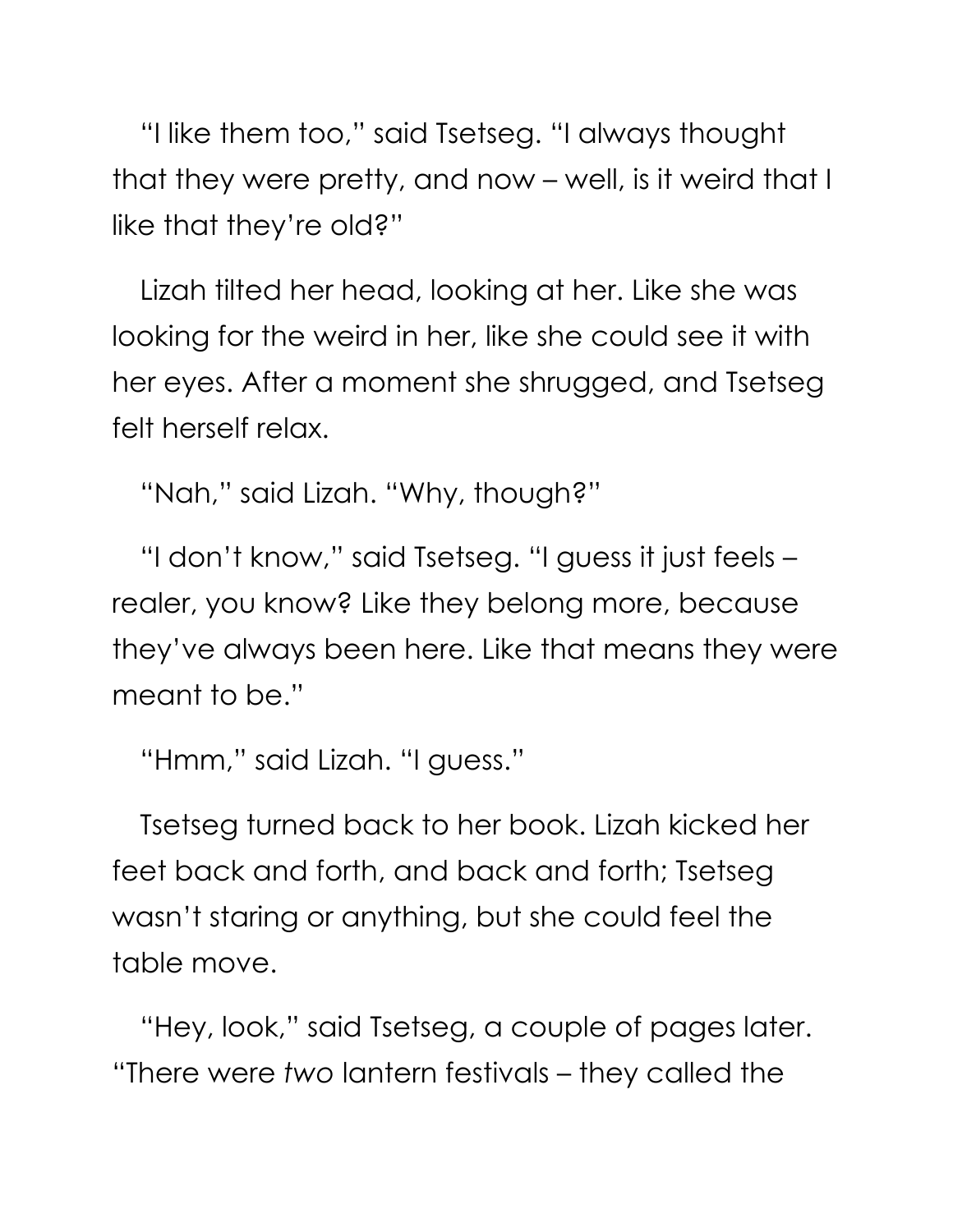second one the *mid-autumn* festival, apparently, and they ate – something called mooncakes?"

"Oh," said Lizah. "I've heard about mooncakes. They were like bean paste buns, I think? But with a harder crust."

"I wonder why they stopped making them," said Tsetseg. "I want to try one."

"I mean, maybe they sucked," said Lizah. "I heard they put whole egg yolks in. That's weird."

"I bet it made sense," said Tsetseg. "I bet they tasted cool. My dad always says the old things are the best."

"Maybe," said Lizah, waving magnanimously with one hand.

They slipped into silence for a while, after that: Tsetseg reading, Lizah watching her. She was still looking at her when Tsetseg looked up, and she didn't even blink when their eyes met, only smiled.

"You're really into this stuff, huh?" said Lizah.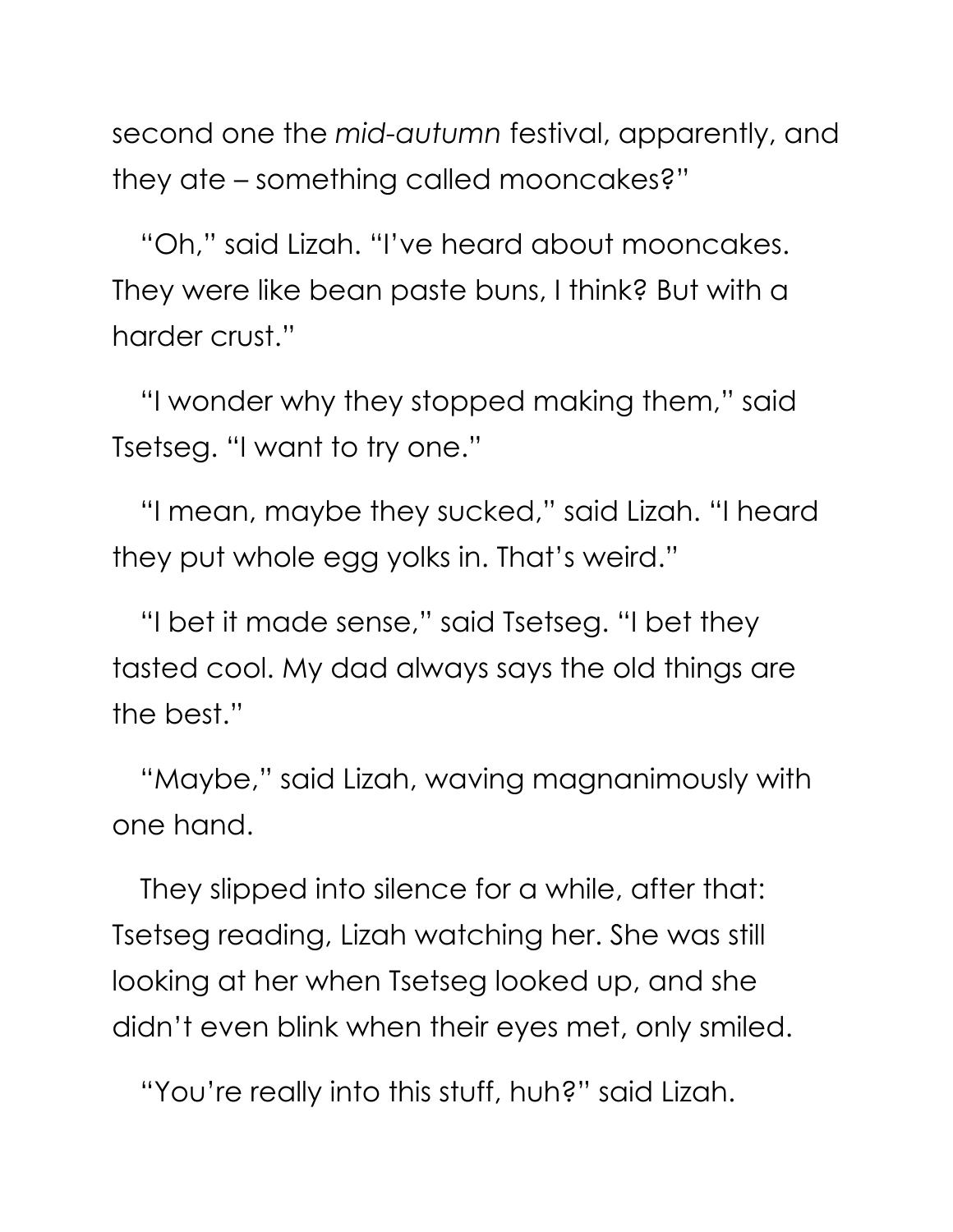Tsetseg felt her cheeks heat. She shrugged.

"I guess," said Tsetseg. "I mean, it's our heritage, right? It's important."

"Not *my* heritage," said Lizah. "*I'm* Vietnamese. My great-great-granddad was, anyway. And one of my great-great-grandmothers, the one I was named after, she was from Singapore, and *she* wasn't Chinese either."

"Really?" said Tsetseg. "I thought they were all Chinese in Singapore."

"Nope," said Lizah. "My grandma says that's not true, like, maybe the historians just got lazy and forgot everyone else. Or they did it on purpose to make everything seem neat when it wasn't. She says it's, uh, he-ge-monic?" – sounding the syllables out.

Tsetseg didn't know what *hedgymonic* meant, but it sounded bad.

"Oh," she said, again.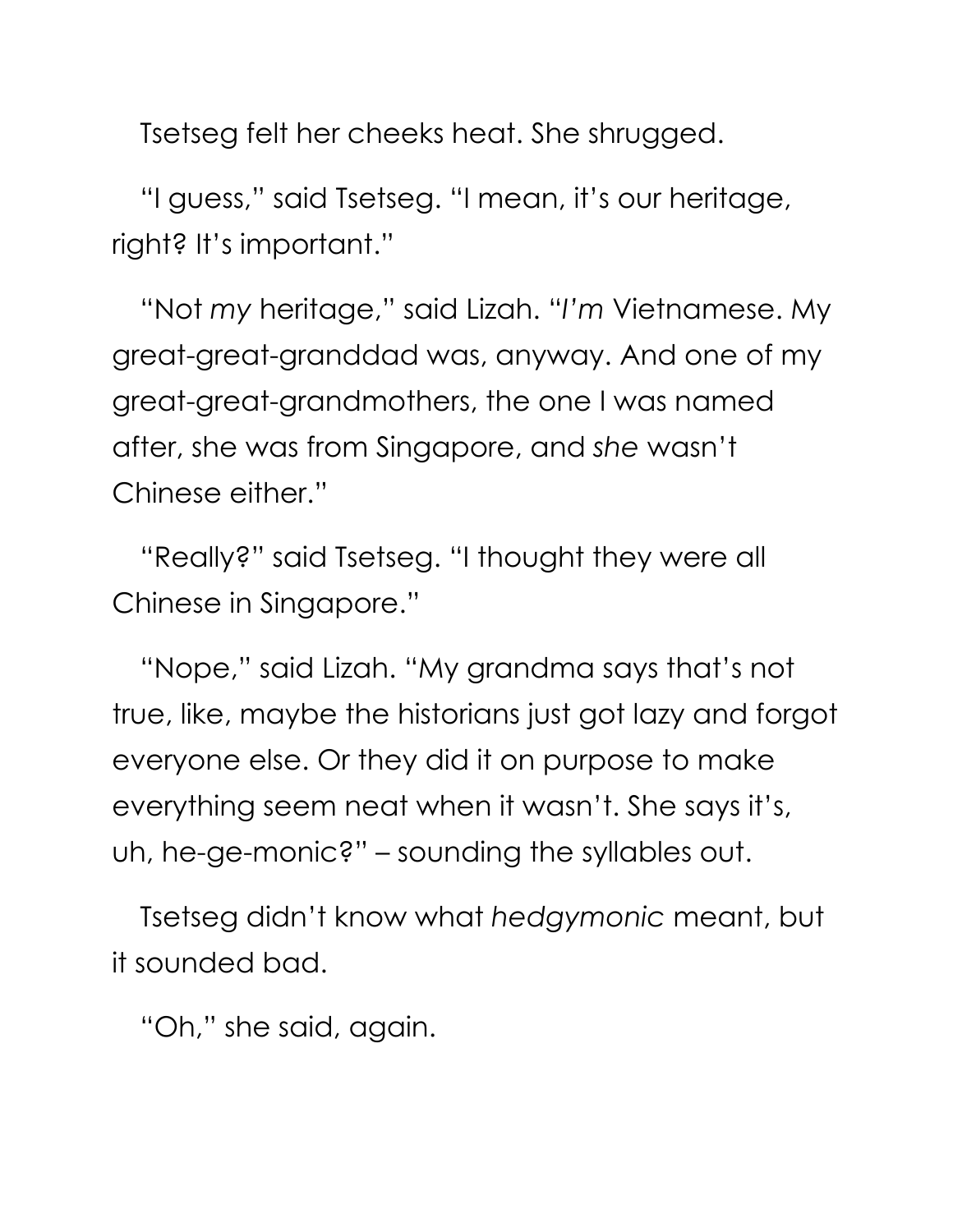"Yeah," said Lizah. "Anyway, so I don't really care about this stuff. It's all just stories to me. It's cool that you do, though."

"Yeah," said Tsetseg, and turned back to her book.

\* \* \*

Her father had never heard of the lantern festival.

Well, that wasn't necessarily true. He probably *had* heard of it; he'd had the same classes she did, after all, when he was her age. Someone must've done a presentation on it, or something. Maybe he'd forgotten.

Whatever it was, he didn't react when she mentioned it, or the mid-autumn festival either. When she asked him about mooncakes, he just grunted, and muttered something that sounded like "too sticky", and slid back under the hoverbike.

Tsetseg sat on the floor and waited for him to come out. It wasn't like she had anything better to do. She'd done nothing but homework all afternoon in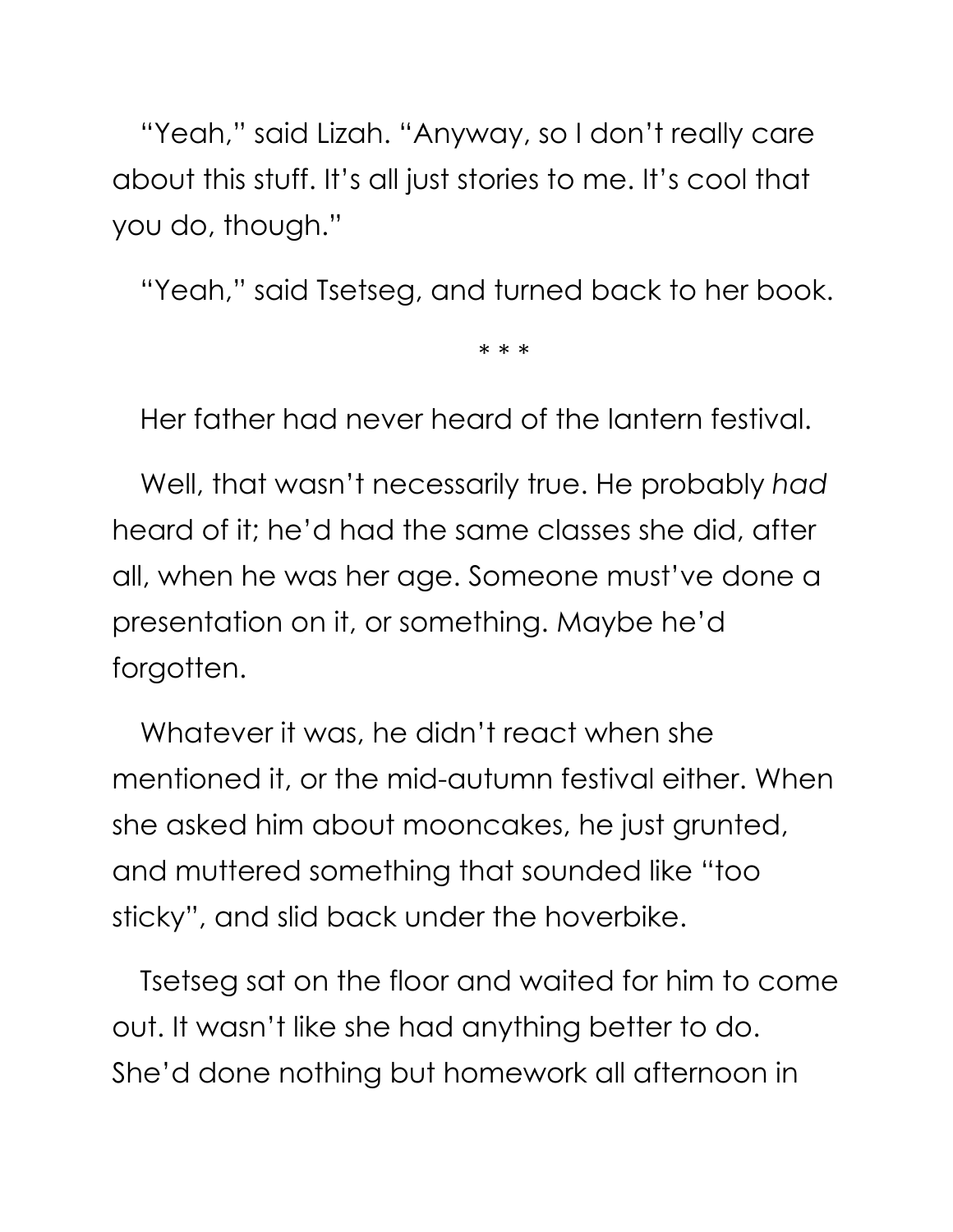the library, and her dad usually liked to at least be around whenever dinner was made in their house.

He slid back out again about five minutes later, wearing a new streak of grime across his left cheek. He glanced over at Tsetseg; fixed her with a look, long and considering.

"Dinner," he said, eventually. "You want dumplings?"

"I want to talk about my school project," said Tsetseg.

Her father raised an eyebrow. He stood up, brushing off his coveralls, and then leaned down to offer Tsetseg a hand up.

"Okay," he said, "talk then."

Tsetseg blinked. Her whole face felt tight in a way she couldn't explain.

"I don't want to *now*," she said. "I just – I thought you'd be interested. You like the past, and everything. *You* know."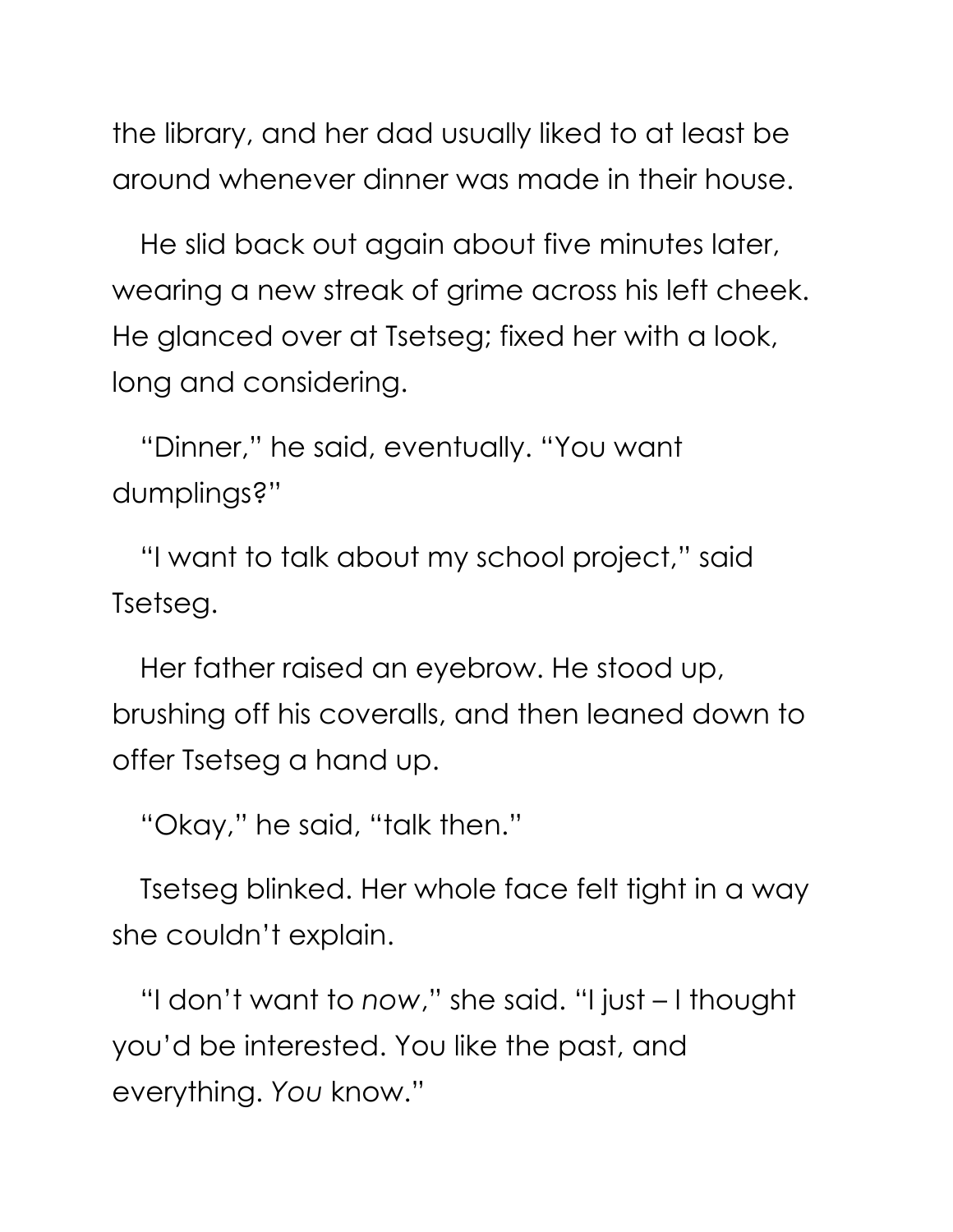"Not my past," said her father. "We're Mongolian. No lanterns."

"I *like* lanterns," said Tsetseg.

"Okay," her father said.

They stared at each other for a moment, then her father shrugged.

"Dumplings," he said, nodding, and headed off towards the kitchen.

Tsetseg watched him go. She couldn't understand why she felt so much like crying.

\* \* \*

The next day was a Thursday, and Tsetseg was late for school, *again*.

It didn't matter why, not really. It never mattered; her teachers didn't care. They might have been concerned at first, but as soon as it became clear that Tsetseg's lateness wasn't a temporary crisis so much as a chronic condition, they had largely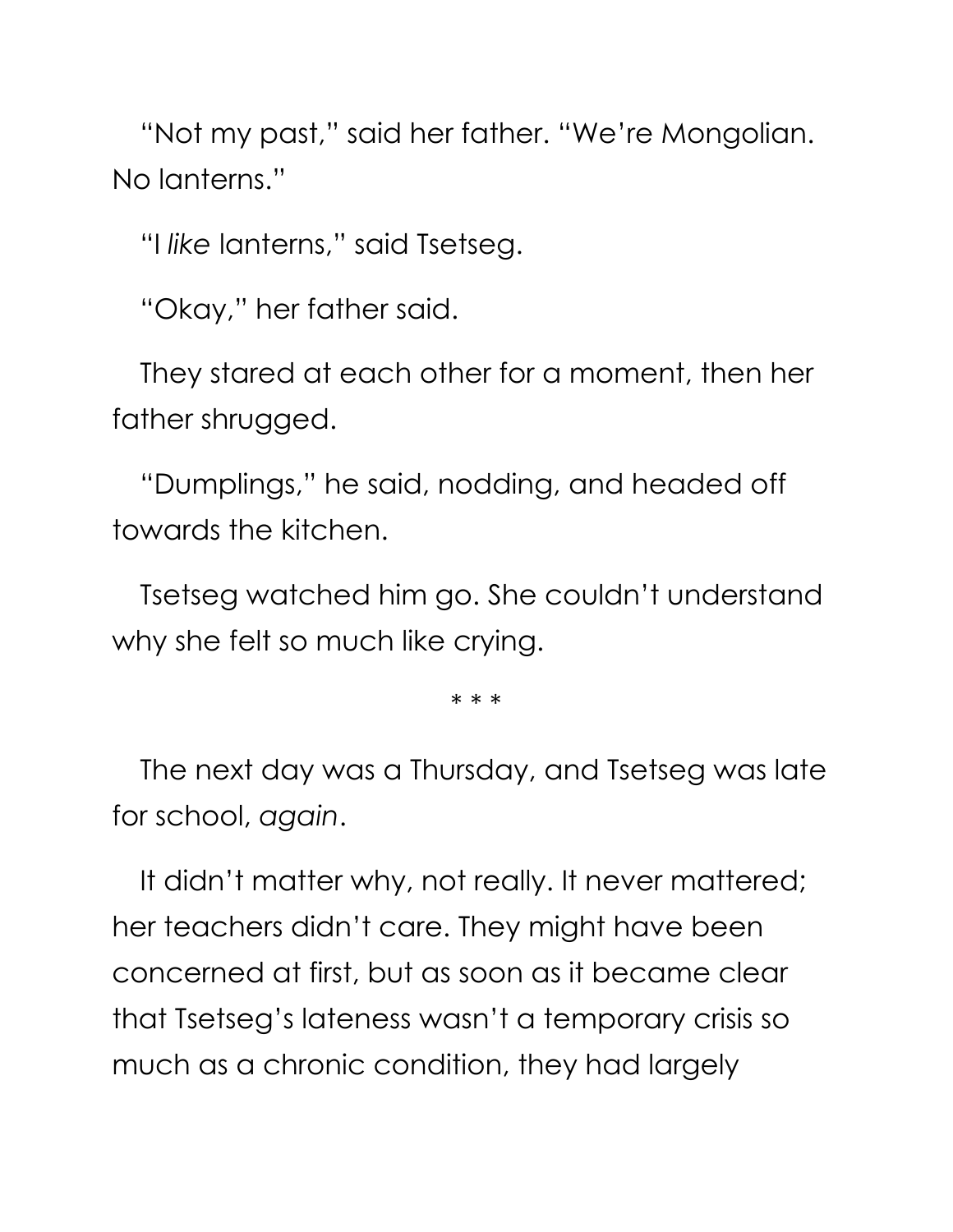stopped worrying about them. Now when she was late they approached her not with questions but with flat disapproval, or barely-veiled disdain, or – best of all – no reaction whatsoever. Tsetseg was deeply, profoundly grateful for that last one, though of course she never said this out loud. The other two she could live without, but at least they were quieter.

Mrs. Ichinose did that last thing, kindly and gloriously: ignored Tsetseg completely whenever she slipped guiltily into class, always called on her later like nothing had happened. It was for this reason that Tsetseg liked her better than any of her other teachers and felt a rush of relief whenever she was late on a day when she had Homeroom for first period.

Thursday was one of those days. So it should've been fine, really: embarrassing, but fine.

Except that, for some reason, Mr. Mori had been roaming the halls. He caught her right before she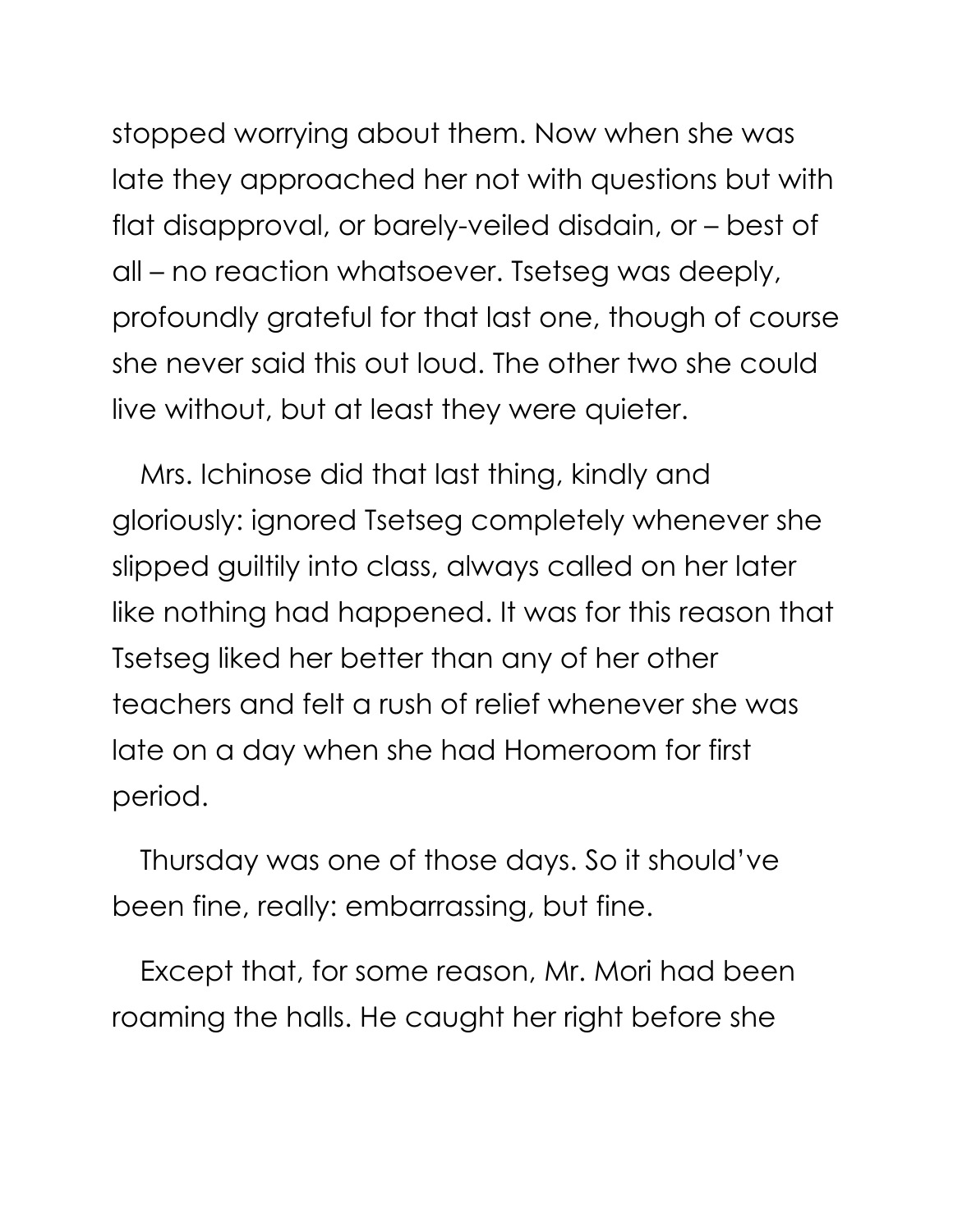reached her classroom, which Tsetseg thought was really pretty unfair.

"Sansar, isn't it?" said Mr. Mori. "What are you doing out of class?"

"I was just going in," said Tsetseg, and then, belatedly: "sir."

"But the bell rang five minutes ago," said Mr. Mori, which was not exactly *new* information, but Tsetseg couldn't exactly point that out.

And then it was a whole speech about punctuality, again, and about respect, again, and about how Tsetseg clearly had neither – Mr. Mori had remembered her previous late-coming incidents, apparently, what kind of luck was *that*? – and it was all very bad, but Tsetseg had heard a lecture like this before, so she let it wash over her and didn't react. And that worked out alright, until:

"You know, Miss Sansar," said Mr. Mori, "this is a good school. We take only the best students here – clever, disciplined, well-mannered. Poised to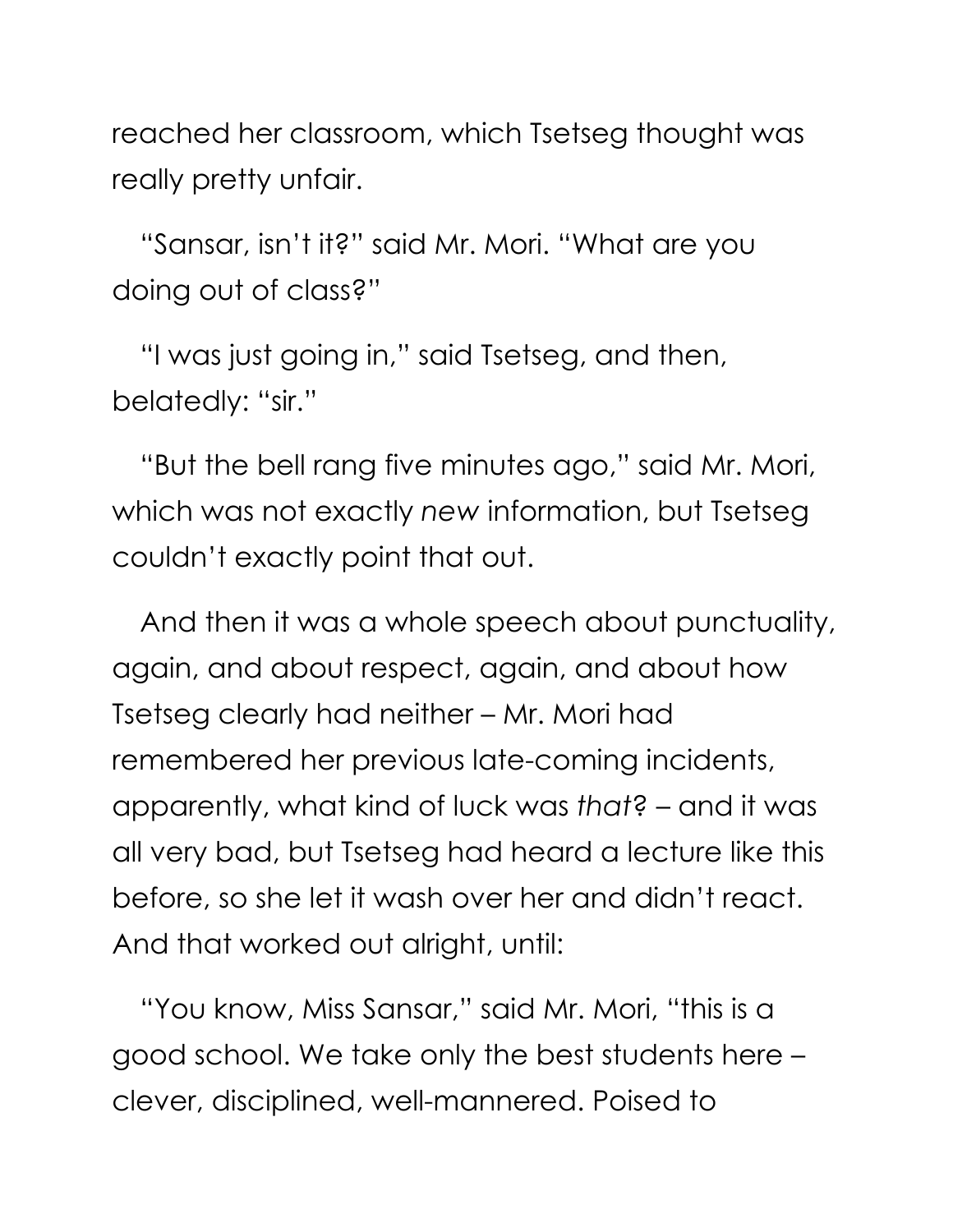succeed. When we accepted you, it was because we believed that you were that kind of student. The right kind. Were we wrong about that?"

And Tsetseg swallowed hard, and said "no sir, sorry sir," and then he let her go to class.

But the words stayed with her, stuck in her throat like the bad kind of peanut butter, the cheap brand her dad always liked to buy unless Tsetseg kicked up a fuss. And Tsetseg tried not to think about it, to forget about it and pay attention to the lesson, but it was hard. It was really hard.

She thought hard about lanterns instead, but that didn't help at all, for some reason.

\* \* \*

Her father picked her up that day. *Figures*, thought Tsetseg, and got on the hoverbike.

The ride home was quiet, and so was the walk into the house, and the silence lasted through Tsetseg putting her bag down on the sofa, changing out of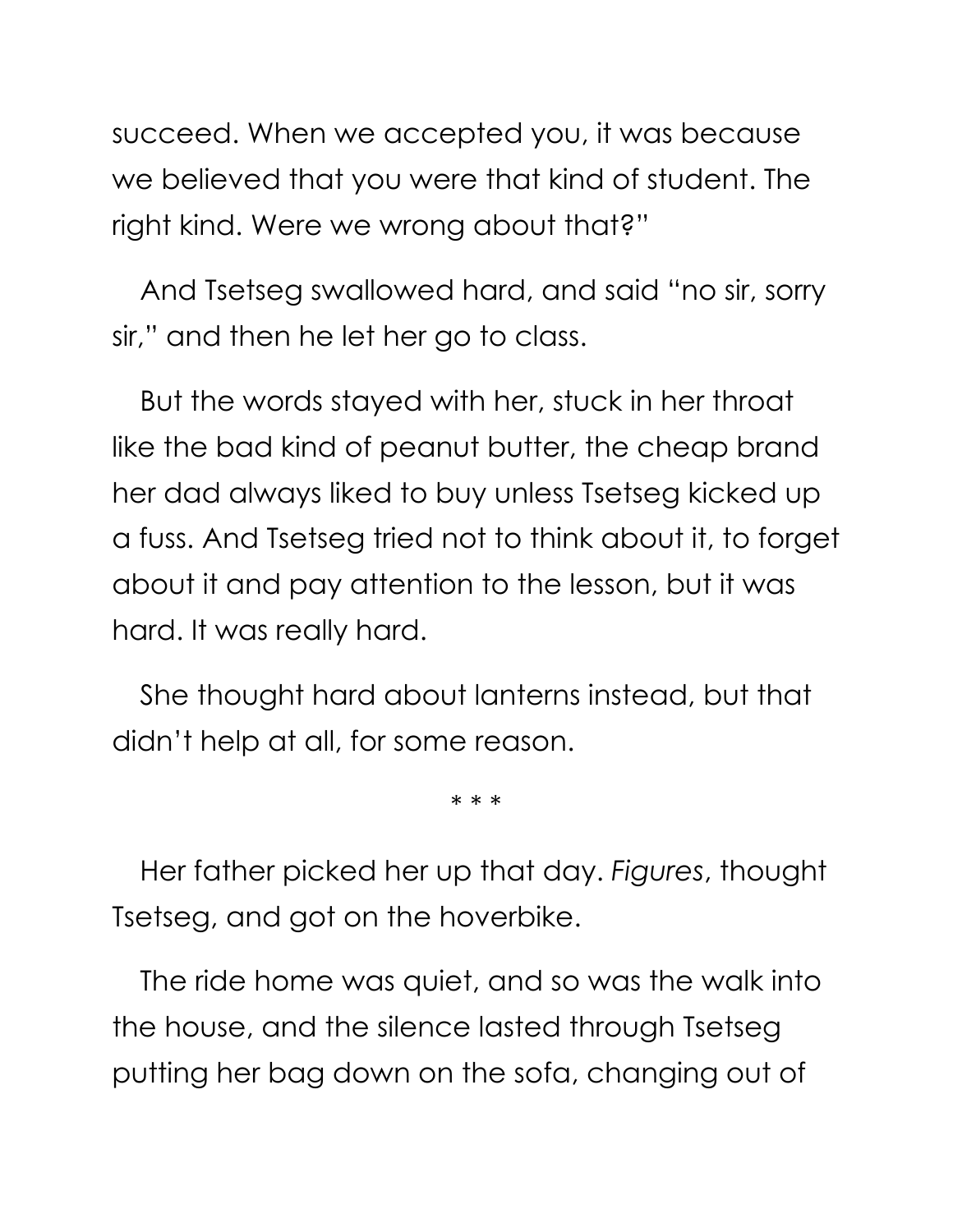her uniform, pulling out her homework and putting the relevant papers on her desk. But then she wandered into the kitchen for a snack, or a cup of juice, something, and her father was waiting for her.

"Mongolians did not have the lantern festival," he said, with absolutely no preamble. Tsetseg swallowed hard.

"I know, dad," said Tsetseg.

She gripped her mug tight, in both hands. Tried to squeeze past him and back into the hallway.

"We had Tsagaan Sar," said her father, and Tsetseg froze. "New year festival."

"Oh," said Tsetseg.

"No lanterns," her dad said, shrugging. "No mooncakes. Lots of milk, lots of meat. Lots of dumplings."

"Dumplings?" said Tsetseg.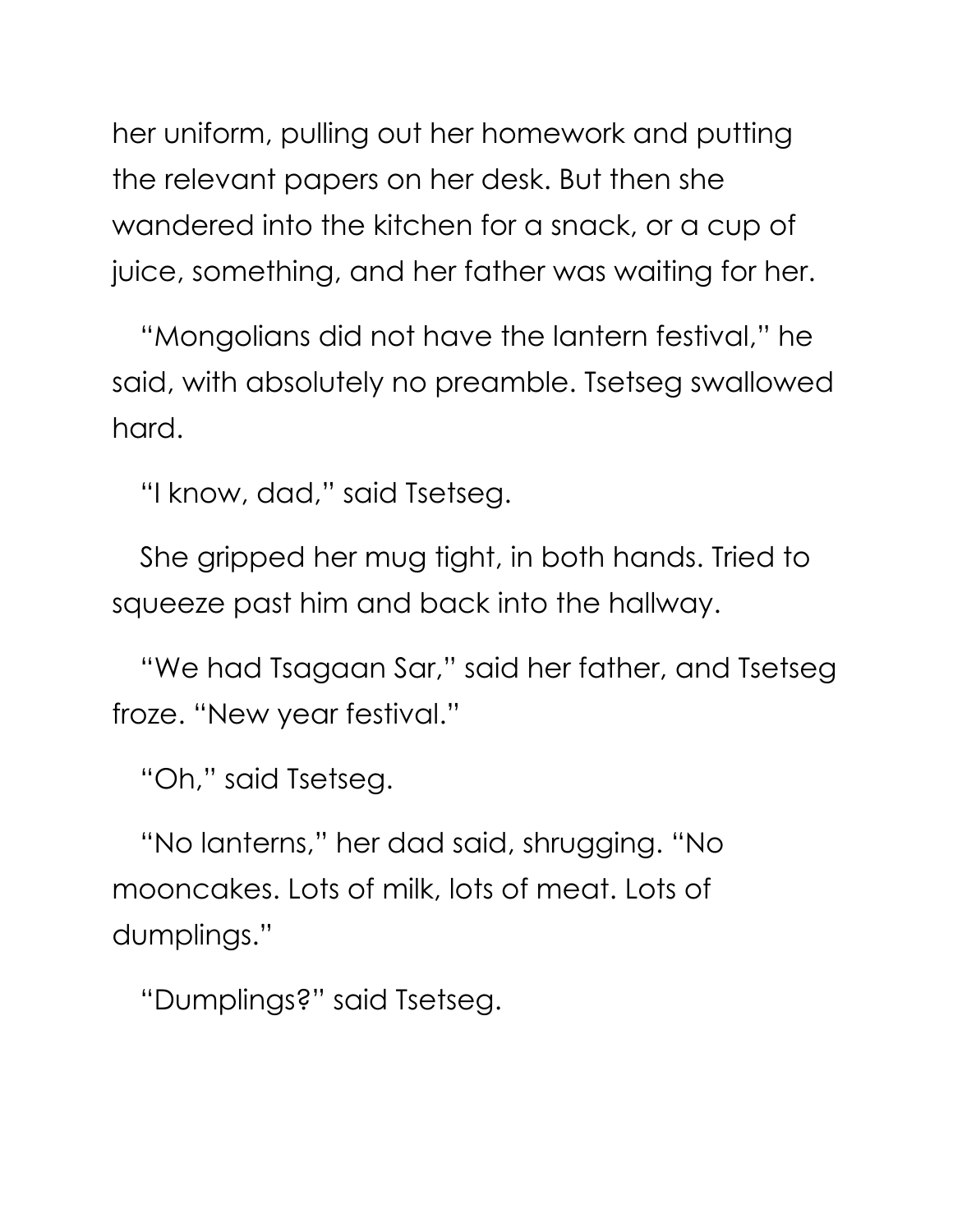"Yes," said her father. "Hundreds. Whole mountain for every family, your grandmother said. She only made us five each. Lot of work."

"Grandma made dumplings?" said Tsetseg. "She made special new year dumplings?"

Her father shrugged again. He was frowning a little, but it was the thinking kind of frown, not the angry kind, so Tsetseg wasn't worried.

"Grandmother made a lot of things," he said. "Lots of old recipes. Some she wrote down. In the house somewhere."

Tsetseg put her mug down on the nearest counter. Her heart was beating faster than it had in a while; even faster than it had when she was on the hoverbike. Then again, hoverbikes were normal. Tsetseg sat on a hoverbike every day. This, though. This was special; this was something new.

"I didn't know about that," said Tsetseg. "You never mentioned it before."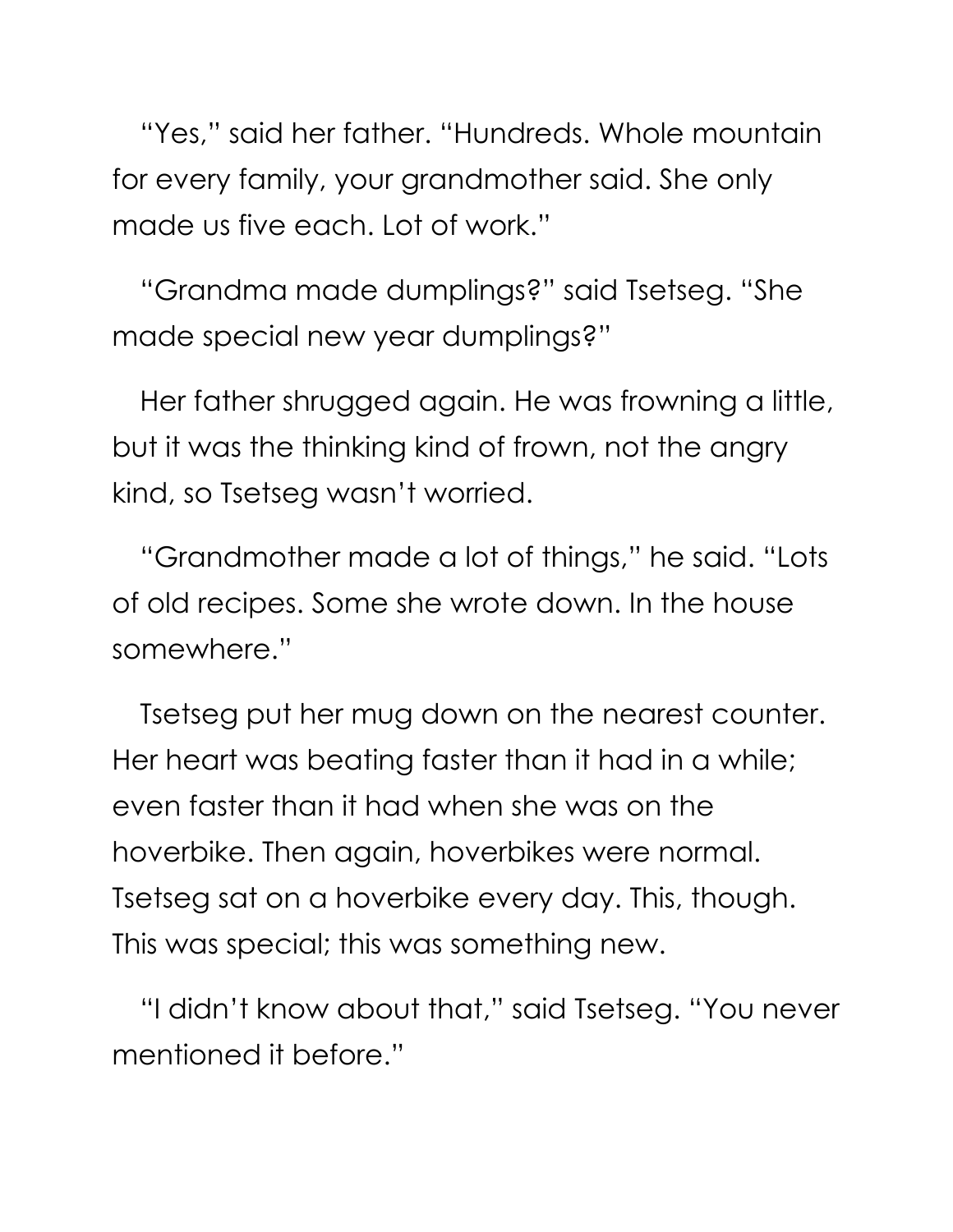"No," said her father. "Guess not."

"You never cooked any of that stuff for me," said Tsetseg.

"No," said her father, again, and: "forgot. Till conversation yesterday. You reminded me."

"Oh," said Tsetseg. "Okay."

"Sorry," said her dad, and Tsetseg blinked twice to make sure she wasn't hallucinating.

She hadn't, though. He really had apologized. And he was looking at her now, with the sort of long considering look he usually reserved for the underside of the hoverbike, and Tsetseg held her breath for a full fifteen seconds.

Then her father blinked, and shook his head, and turned to the fridge, and: *well,* thought Tsetseg, *that's that.* Except –

"Lunch now," said her father. "Later, tell you about Naadam. Horse festival. Wrestling too."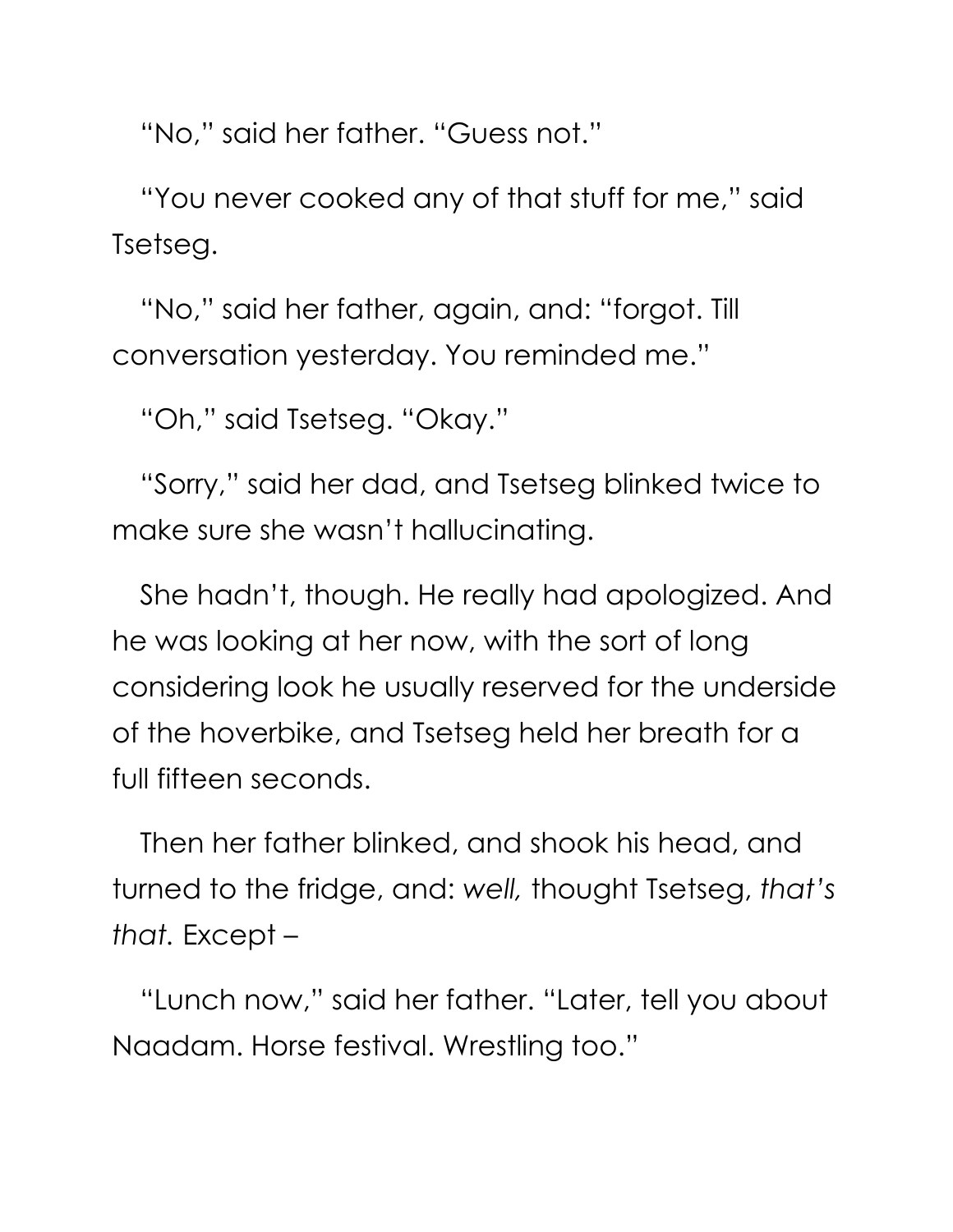Tsetseg nodded so hard she thought her head might snap off.

"You want sandwiches?" said her father.

He yanked the fridge door open, pulling out mayonnaise. Eggs, too. Egg salad was Tsetseg's top favourite filling.

"Yes," said Tsetseg. "Yes, I want sandwiches."

\* \* \*

So Thursday turned out to be alright, after all. Friday was much better. On Friday, Tsetseg went to the library.

Well, Tsetseg and Lizah went to the library, technically. But Tsetseg did all the reading. Lizah, again, spent most of her time running for new books whenever Tsetseg wanted them, and sitting on the study desks with her legs dangling over the edge, and ceremoniously sticking brightly-coloured divider tags on all of Tsetseg's notes in a pattern that Tsetseg herself could never hope to understand. At one point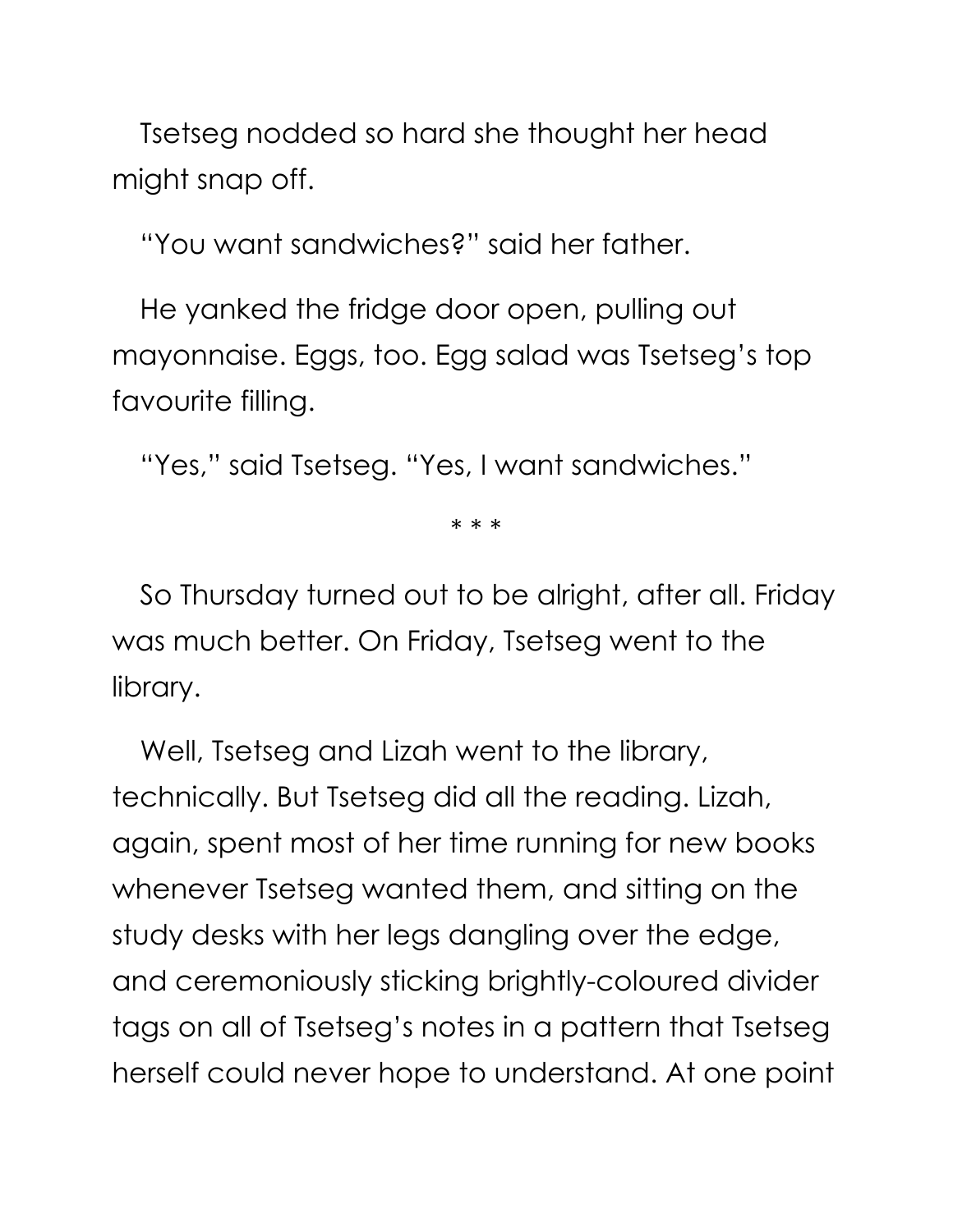she peeled an entire orange. The librarian had almost thrown them out for that one, but Lizah offered her a piece, holding the orange very pointedly *away* from any and all paper products. Apparently that made it okay.

Lizah had not been very excited to go to the library, but she had gone anyway. Tsetseg wasn't sure why. That had been Lizah's question, actually, *why*: specifically, *why go to the library now when you've already done way too much research?*

Tsetseg had taken exception to the idea of "too much" research. Lizah had said that she was entitled to her opinion.

But she had come,picked out what she claimed was every book in the library on Mongolia, and stacked them all in an unwieldy pile on the desk beside her.

The books were *amazing*. There was so much in them: recipes for biscuits and meat roasts and more kinds of dairy products than Tsetseg had ever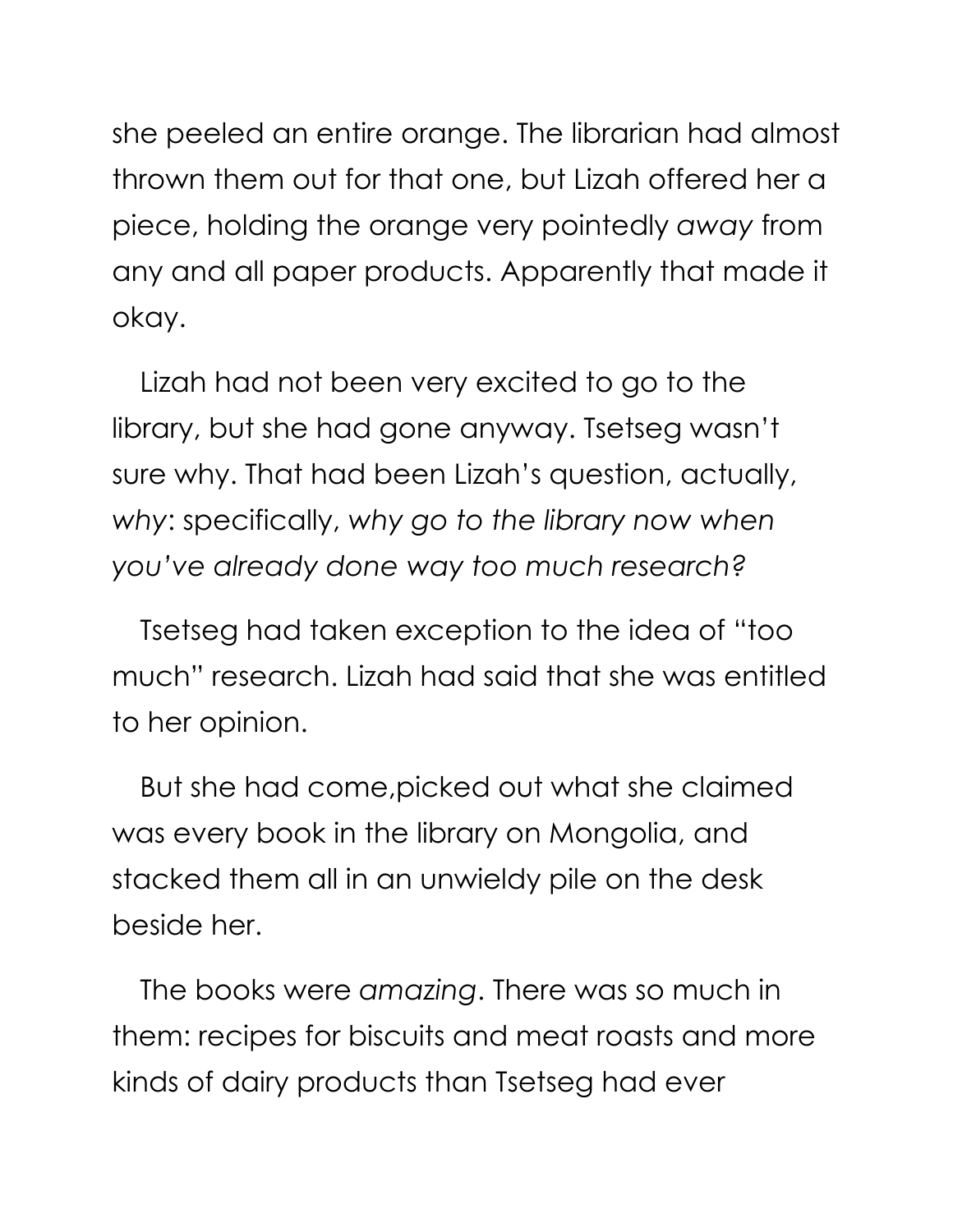considered the possibility of, rules for wrestling and ceremonial horse races, photos of traditional costumes, which, well. Tsetseg wasn't sure she could pull off those big hats, but they sure looked nice on other people.

They were also really colourful, all those reds and yellows and greens. Tsetseg had never worn a lot of colour; the thought of it scared her a little. Even the red-and-gold trim on her uniform had always felt like too much. Still though, she thought, tracing a finger over a picture of a woman dressed in pink and lilac and a rich deep turquoise, maybe she could give it a try.

She lost herself in reading for a long time, and then she looked up, reaching for another book – and found that the pile was gone.

Tsetseg frowned. Lizah glanced up from – well, another book actually, and hang on, was that a *romance novel?* – and looked at her, blinking.

"What's up?" said Lizah. Tsetseg frowned deeper.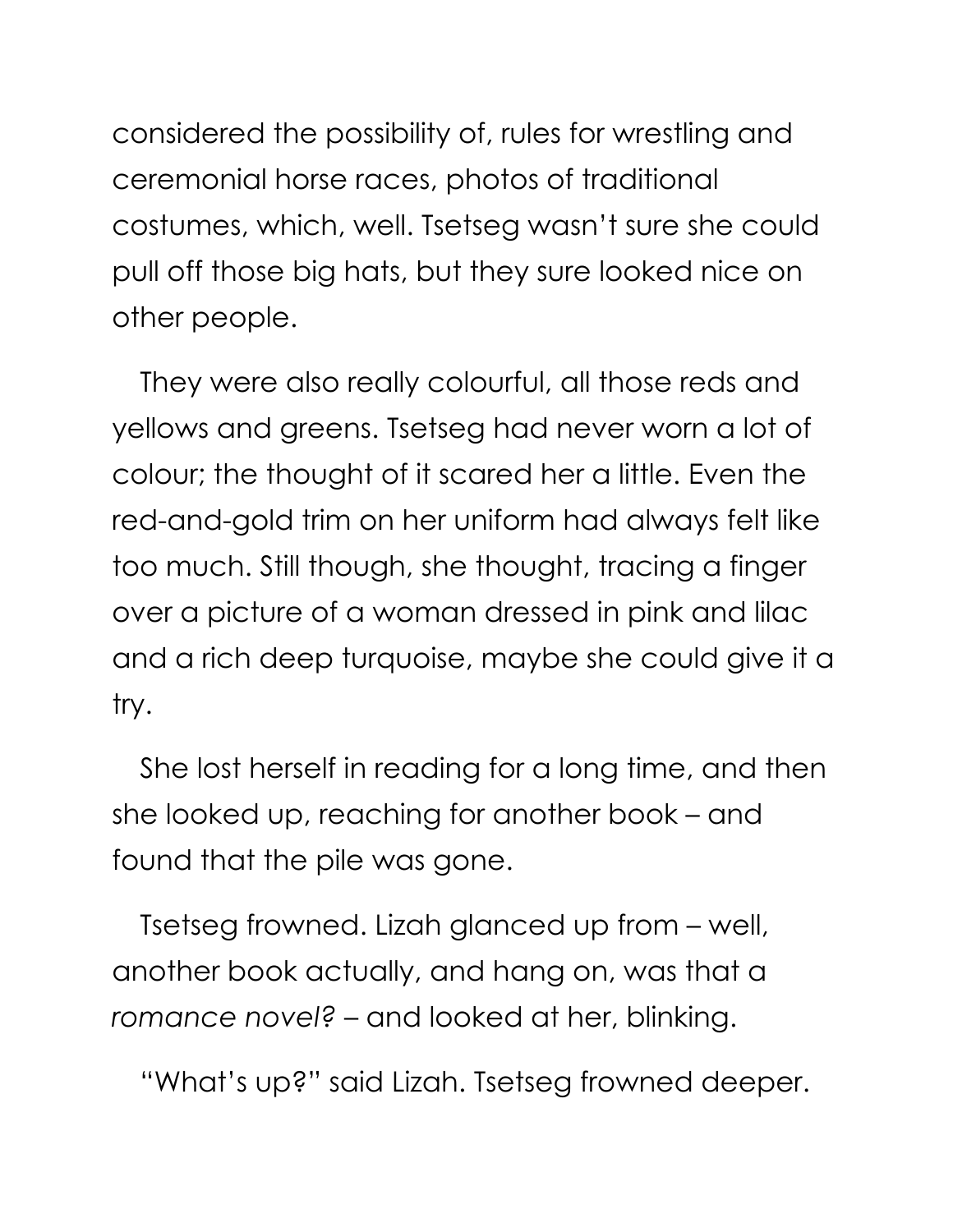She looked at the pile of books again, now relocated to the other side of the desk to show that she was done with them. On second glance it was smaller than she'd thought – a *lot* smaller. And kind of dusty, actually, the edges of some of the covers fraying.

"Are you sure that's all of them?" said Tsetseg. "All the books."

"Yeah," said Lizah. "I checked twice."

"Oh," said Tsetseg.

They sat in silence for a moment. Then Tsetseg jumped: Lizah had poked her in the shoulder.

"Are you okay?" said Lizah.

"What?" said Tsetseg, then: "oh. Yeah. I just – I thought maybe there would be more."

Lizah nodded. She looked sort of – thoughtful. It was a new look for her, but it seemed to suit her pretty well.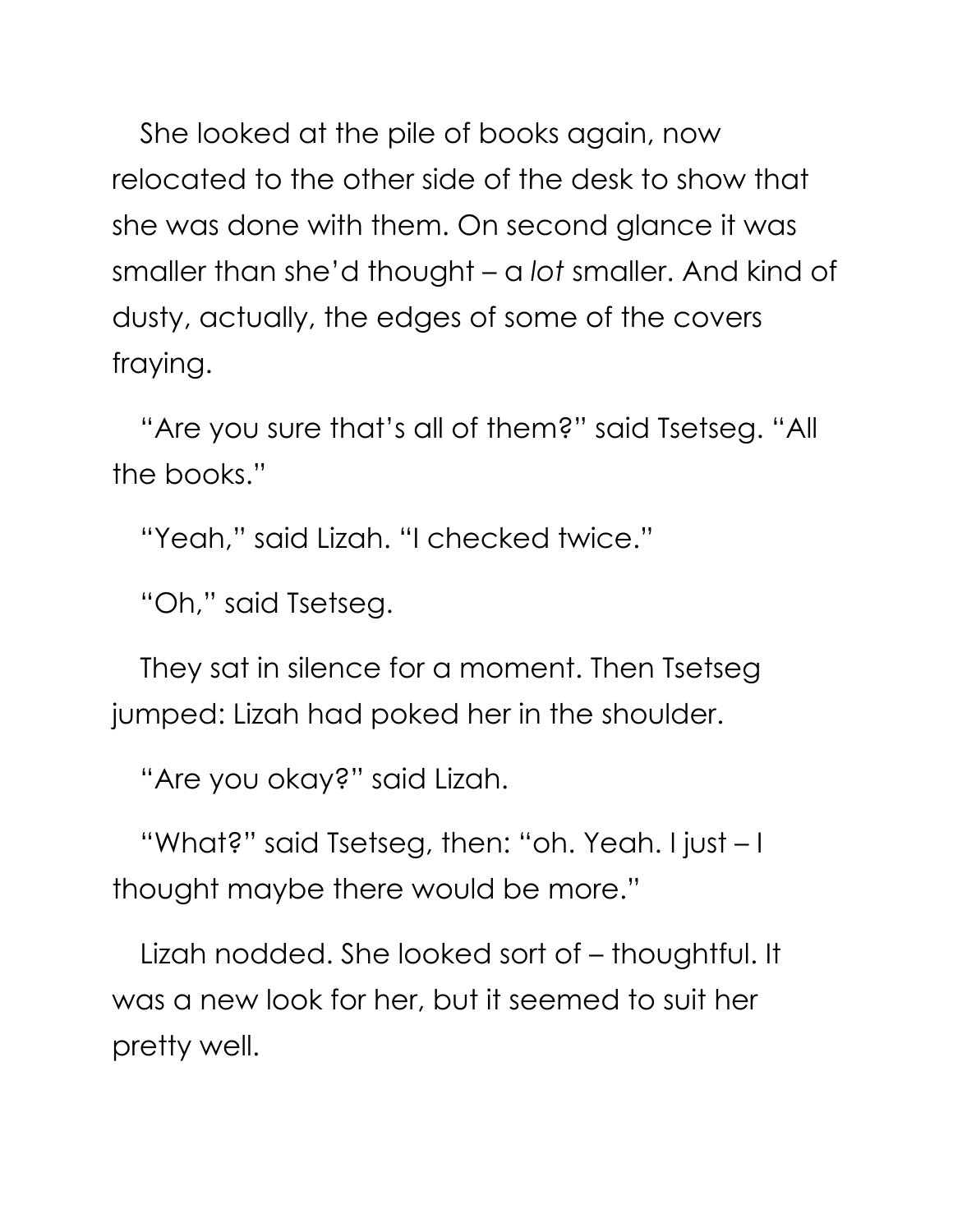"They don't have much on mine, either," she said. "Well, there's some about Singapore, but mostly the Chinese half, which isn't worth much to me. A bit more about Vietnam, but nothing I haven't heard at home."

"You looked it up?" said Tsetseg. "I thought you weren't interested in this stuff."

"Well, I'm not interested in China," said Lizah, shrugging. "Which is what you were looking at before. And I'm not really interested in this assignment – sorry for making you do all the work, though. I'll make the slides if you want."

"It's fine," said Tsetseg. "But – okay."

"Cool," said Lizah. "But yeah, no, of course I care. Like you said, it's our heritage, right? And my parents care, and my grandparents, and if I have kids I'll pass my stuff on to them, too. But that's private stuff. Home stuff. It doesn't have to be in school with me, if it's not welcome."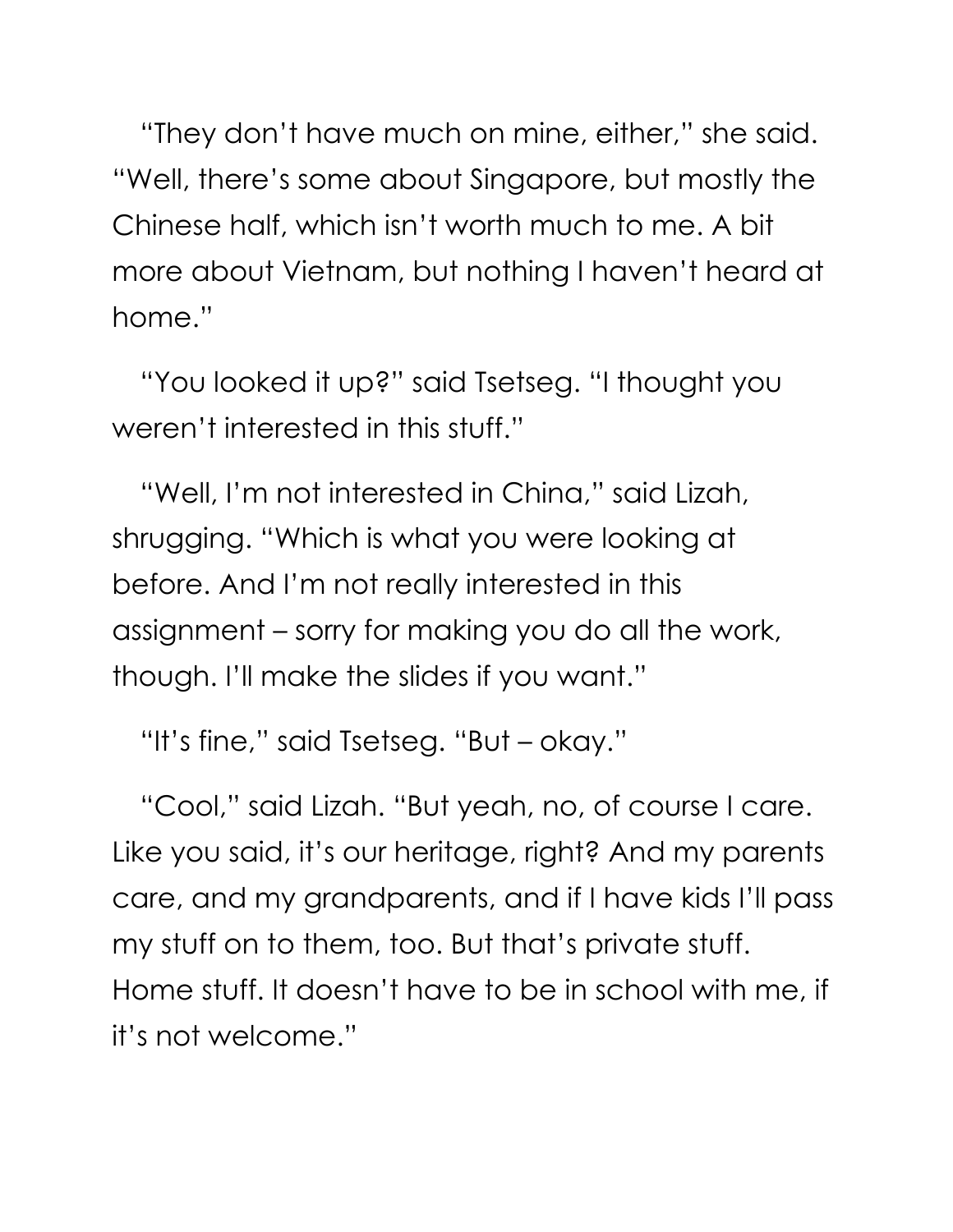"It – could be welcome," said Tsetseg. "You could put it in the presentation. If you wanted."

Lizah blinked. For a moment it looked like Tsetseg had actually thrown her. Then she grinned, warm and open, right at Tsetseg. Bright as anything.

"Nah," said Lizah. "We wouldn't have space for all that, and I want to hear about yours."

"Yeah?" said Tsetseg.

"*Yeah*," said Lizah. "It's so cool – I'm glad you're my partner, you know, you've got all this interesting stuff. So: come on. Tell me about Mongolia."

\* \* \*

Tsetseg walked home, after; it took a while, but that was fine. It was pretty hot, too, and normally Tsetseg would be sweating and irritated and almost tempted – almost! – to say a swear word, but today she didn't even feel it over the sound of all her Thoughts.

Her head felt weirdly full – of facts, probably, and Tsetseg could almost feel them buzzing around in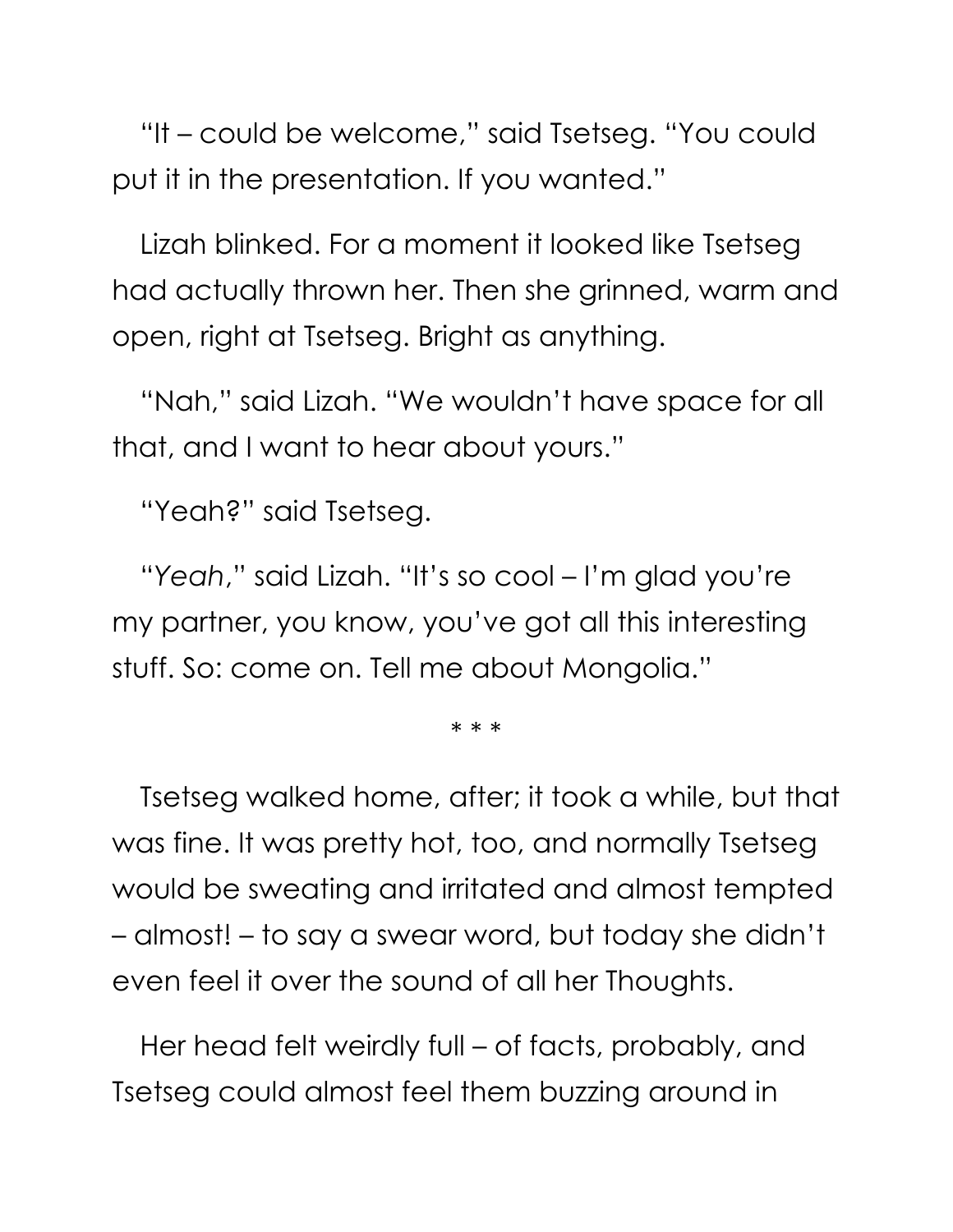there, jostling with each other, dancing on the tables. Were there tables in your brain? Probably not.

She was going to have to get it together.

It was hard, though, after reading all those books and writing down all those Facts and getting to tell Lizah about it, in a long rambling stream that poured out of her for what must have been a solid twenty minutes. Her mind was full of visions of steppes and horses and weird round houses made of felt, and amazing colourful outfits, and cookies shaped like feet, and this strange milk thing that people had to stir whenever they passed through a doorway or something – ?

She would have to ask her dad about that. Probably he would know. He was always thinking about this sort of stuff, and talking about it, even if he had never given Tsetseg *details* before the other day, and what if his brain was like this all the time? No wonder he could never seem to get her to school before final bell.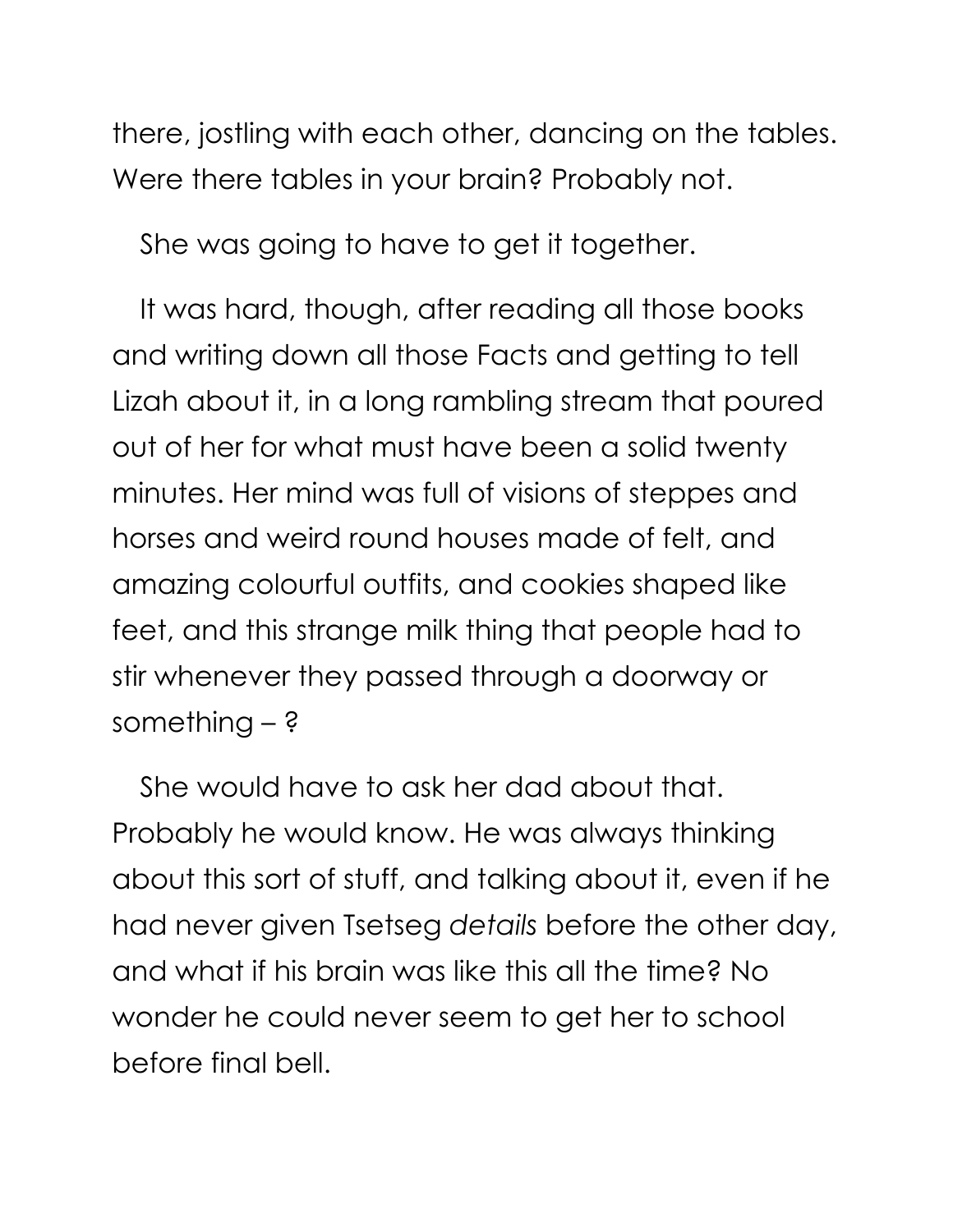She would ask him, she decided, as soon as she got home – and she tried, going straight to the garage instead of through the front door like usual, but he wasn't there. Tsetseg even checked under the hoverbike, just to be sure.

That was weird. Not, like, *weird* weird, but weird. Tsetseg went inside the house, full of vague suspicion, and she put down her bag, and she wandered into the kitchen.

She wasn't sure what had led her there. Maybe it had just been a guess; her father was in the kitchen a lot, he liked to cook, so that would've been reasonable. Maybe her subconscious had been hungry. Or maybe it had been the smell, which she must've noticed as soon as she walked through the door, strong as it was, and which she was really paying attention to now: the thick, pungent scent of hot milk, fatty and salty and sour.

"Oh, Tsetseg," said her father, "you're home."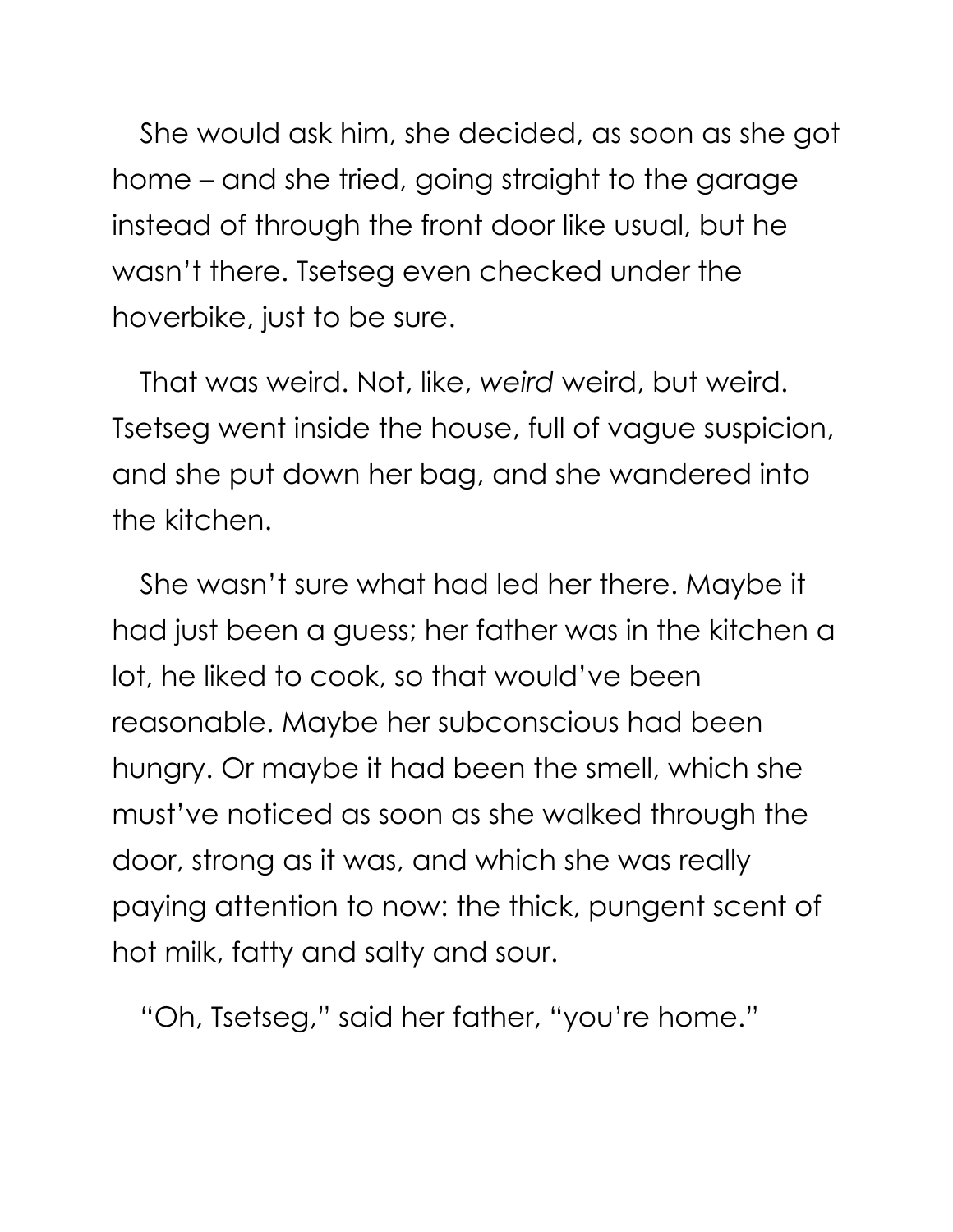He was standing by the oven, gloves on, pulling out a tray of something that looked thick and hard, cut into small white cubes. He put the tray down on the counter, waved Tsetseg over. The smell got stronger as she drew closer, made her want to wrinkle her nose.

Her father took off the oven gloves. He picked up a cube between thumb and forefinger, and held it out to her.

"Aarul," said her dad. "Mongolian dried curd. Leave milk to curdle, bake in the sun. Your grandmother wrote down a cheat's way – boil the milk, bake the curds. Not the same. But close enough."

Tsetseg took the cube, held it in her fingers. It felt smooth, solid, almost like a stone. She stared at it, transfixed. Not the same, but close enough.

It was a Mongolian snack – a *real Mongolian snack*. Her dad had made it, he'd made it *for her*.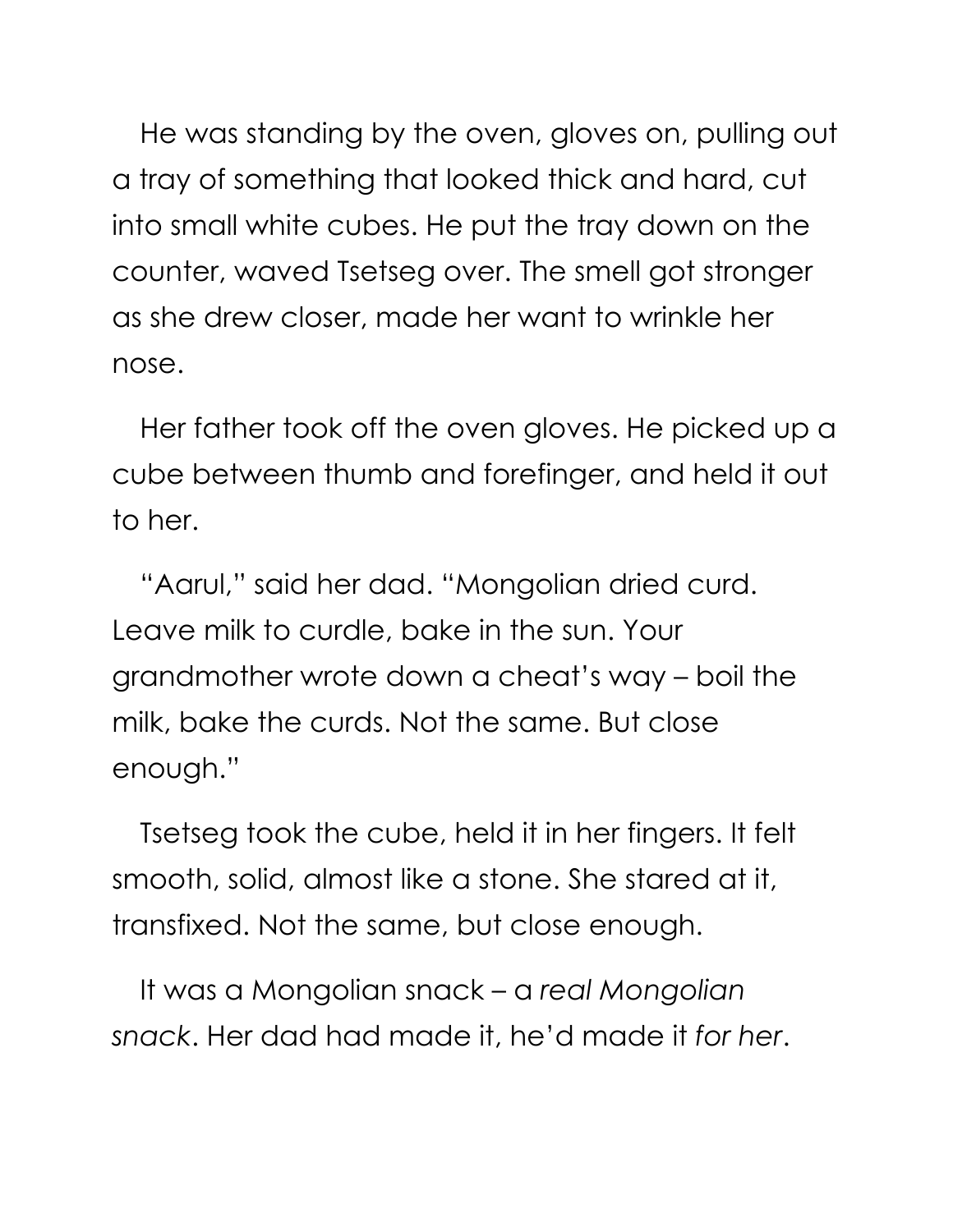Her heritage in a little chalky square, put together *all for her*. All for *Tsetseg*.

Her heart was beating very hard. She cupped the piece of aarul in her palm. It was light, just a little thing, but it felt heavy to her. Heavy like something special, heavy like gold.

"Grandma used to make this?" said Tsetseg. "She used to make this for you?"

"Not often," said her father, shrugging. "Once or twice, maybe. Common in Mongolia, though. Everyone ate it, long ago."

Everyone ate it. And now Tsetseg was about to eat it. Tsetseg was about to be part of *everyone*.

She lifted the aarul to her lips, slowly, slowly. Took it in her mouth, bit down.

It was –

Well, it was *hard*, that was the first thing. Tsetseg bit into it and it only made her teeth ache. She'd have to suck on it instead, like a piece of hard candy –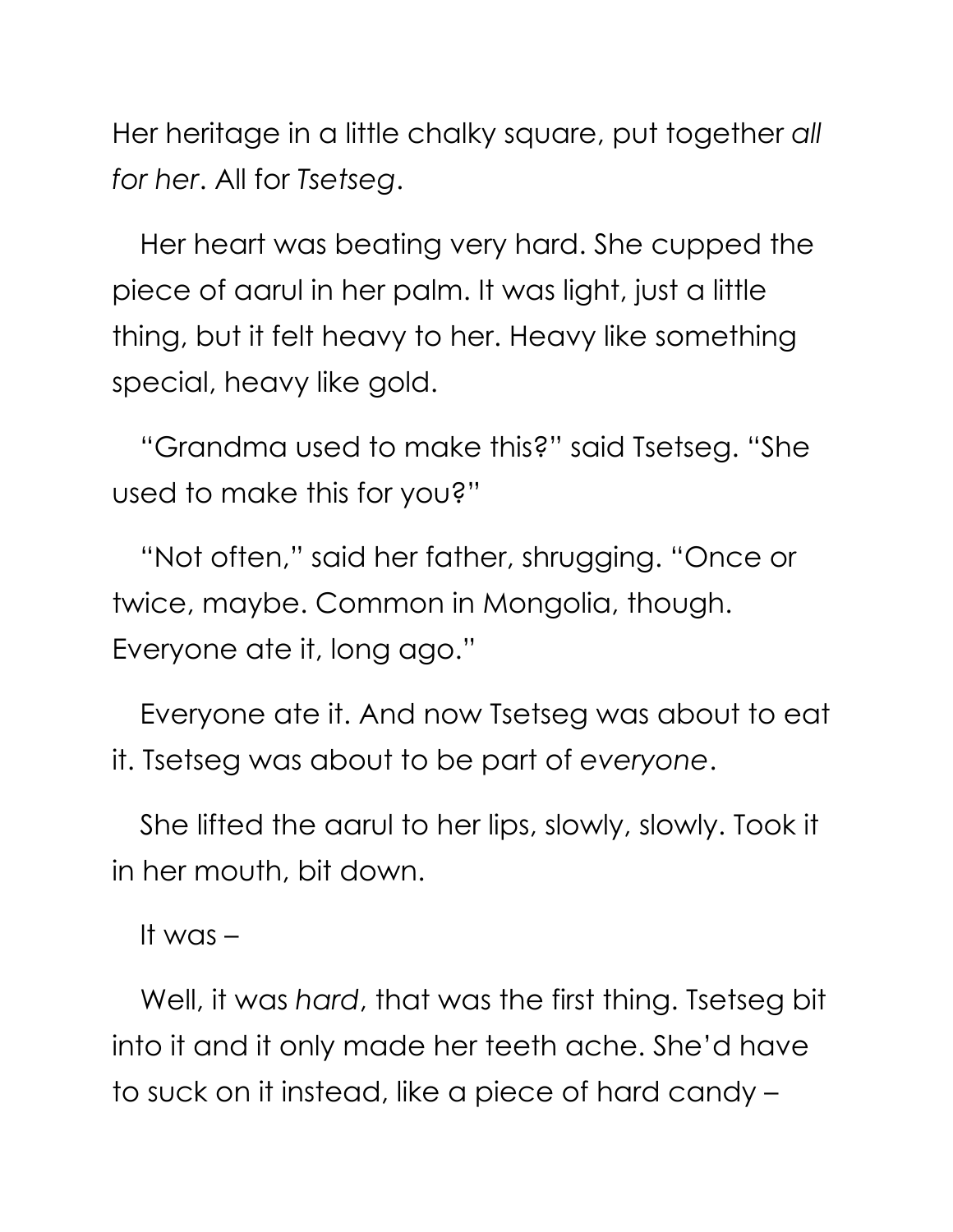only it *wasn't* candy, it was really only a little bit sweet. Mostly it was sour: like strong yoghurt with lemon in it, and milky, not *creamy* but really *milky*, that cooked-milk smell hitting her all over again. Goat's milk, specifically. Tsetseg didn't know where her father had gotten hold of it, but it had to be. She could practically smell the goat.

Tsetseg held it there in her mouth, sucking on it, tasting it. Thinking about the flavours, all the tastes of a home she'd never known at all. Thinking about home, and belonging, and heritage, sucking on that little white rock with the smell of milk and goat and cheese –

Tsetseg spat it out.

She hadn't meant to. Hadn't even realised she was doing it until she caught it in her palm, soft around the edges and wet with her spit. She hadn't meant to do it at all.

But she had.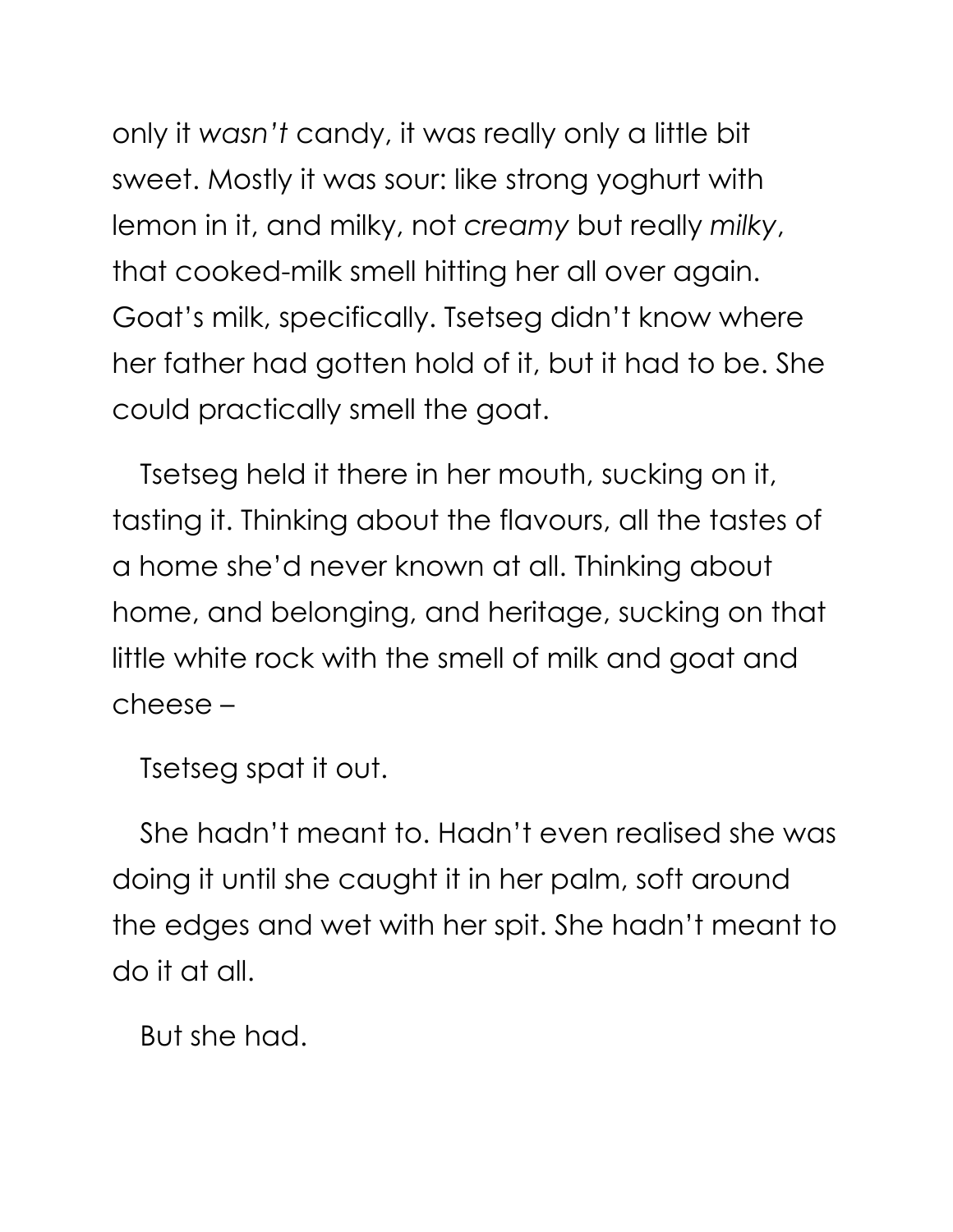She stared down at her hand for a long moment. She could feel her father watching her, quietly. She could feel the tears start to prick in her eyes. She could feel the panic building, something in her starting to scream.

Tsetseg did the only thing she could: she ran.

\* \* \*

Her father found her in her room, crying on her bed like a stereotype.

He came in without knocking and sat down on her bed in silence. Tsetseg buried her head further into her pillow. The sobbing had mostly passed, by then; she was just sort of *leaking*, quietly and unintentionally, which was extremely gross and fully unfair.

Tsetseg snuffled. Her pillowcase was beyond description and would probably have to be burned. She shut her eyes and tried not to think about it.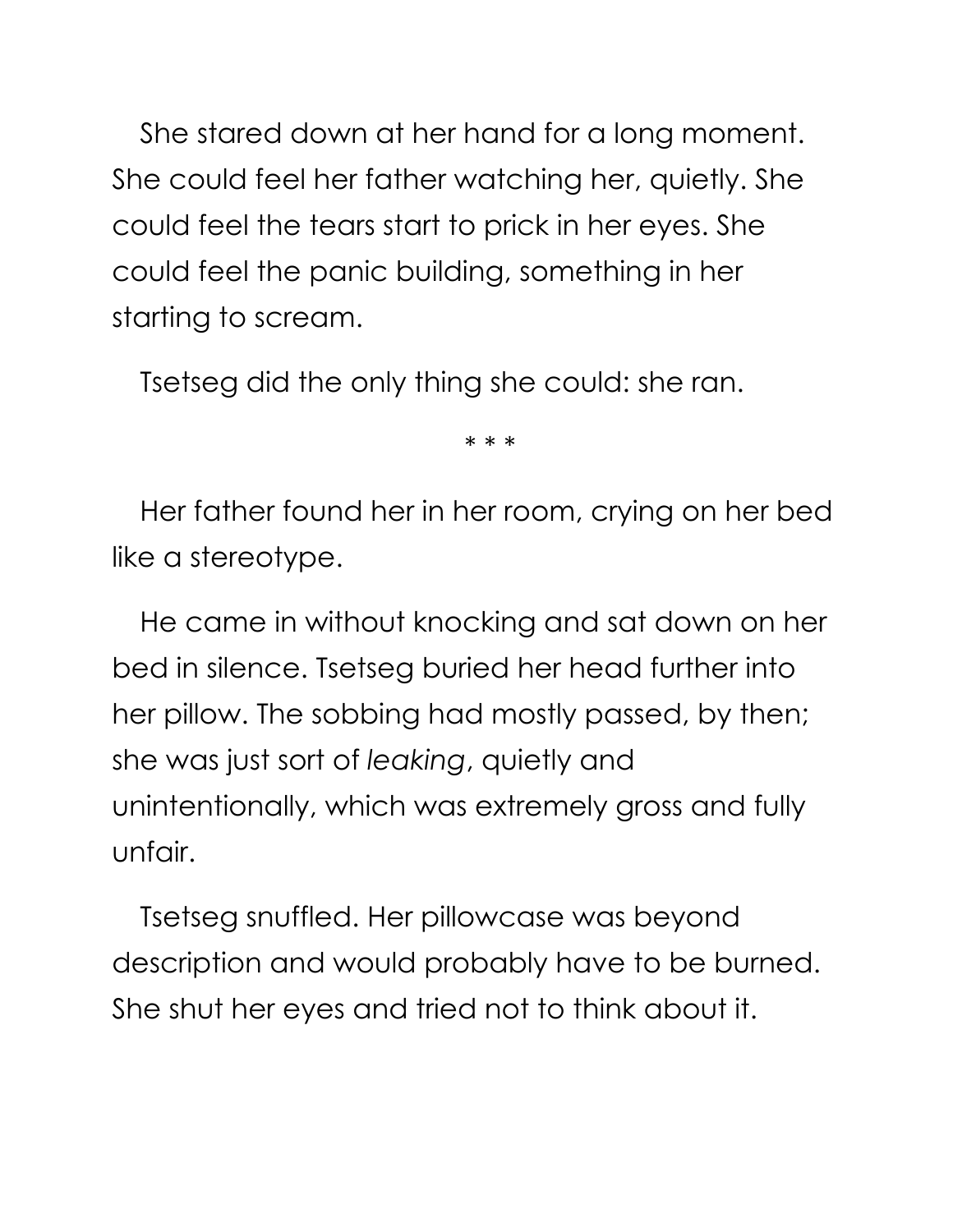Her father shifted, a little, rocking the mattress with his weight.

"Don't like it either," he said, finally. "Aarul. Too sour."

Tsetseg almost laughed. It came out as a moist sort of cough, which made her feel hysterical.

"Maybe you made it wrong," she said.

"No," said her father. "Followed the recipe."

"Ugh," said Tsetseg.

They were both quiet for a long moment. Then Tsetseg sat up, slowly, painfully, her head still buzzing with thoughts – different ones, now. Her stomach flipped, once and then again. Perhaps it had been good that she hadn't managed to swallow; the aarul would probably have come back up.

Her father was watching her, his gaze intent but calm, even. No anger or judgment, just a little worry. Tsetseg looked away.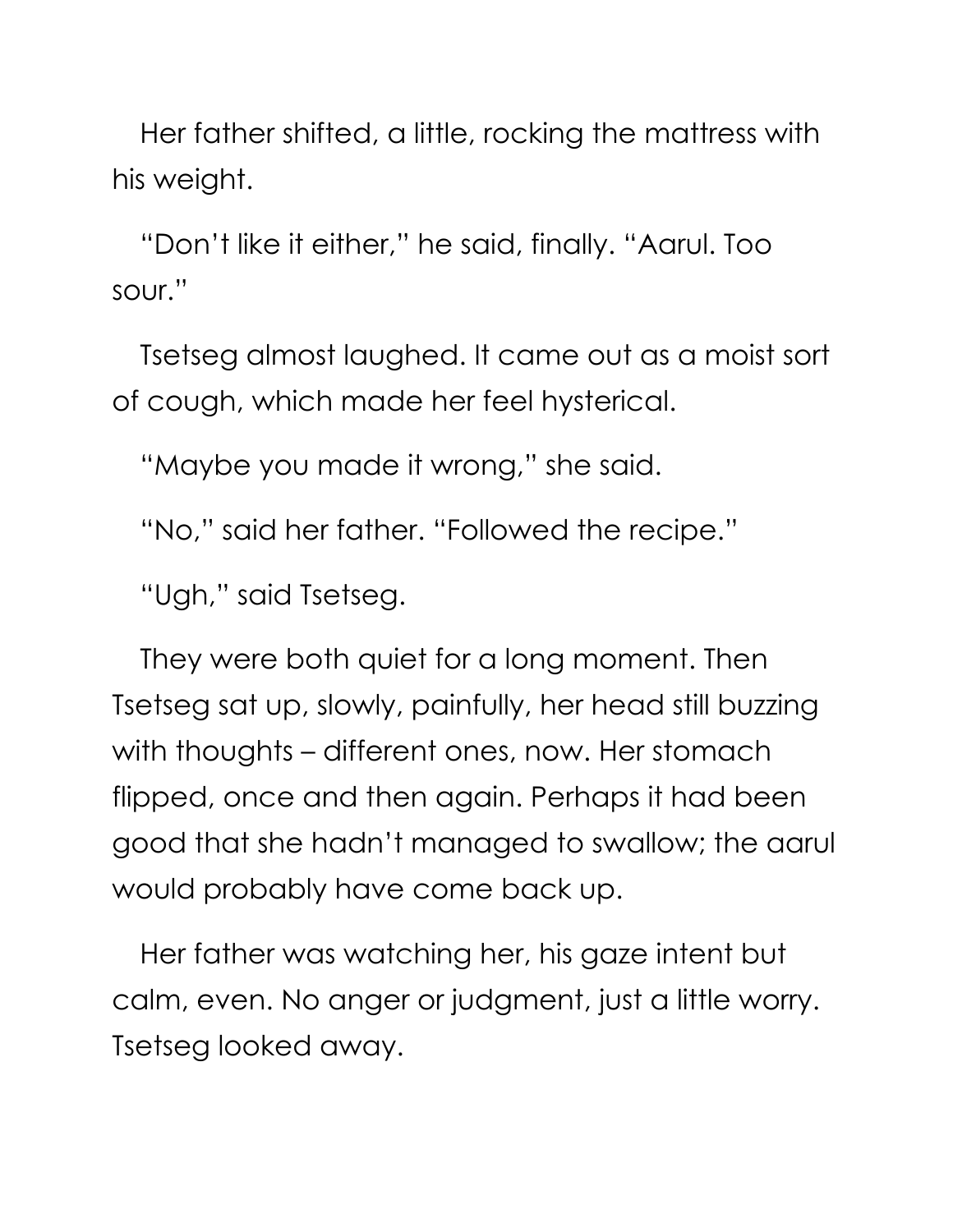"Don't have to like it," said her father, and Tsetseg shook her head.

"I do," she said. "I did. I wanted – I'm not right, don't you know that? I don't fit in here. I have like one friend and he's annoying, and I'm late for school all the time, and I'm scared to talk to people, and – and I'm not right."

"Tsetseg," said her father.

"No," said Tsetseg, "no, you don't get it. I thought – you know, the past, maybe if I could find something about it that was mine, maybe I would feel like that meant I was meant to be here, you know? Like me and this world grew out of the same places, so we had to fit together."

Her hands were folded in her lap; she twisted them together, tight. Her left palm was still sticky with spit.

"But we didn't," said Tsetseg. "I mean, I'm not Chinese or Japanese or anything. And I thought – I thought, maybe I could just be Mongolian, like you. But I can't."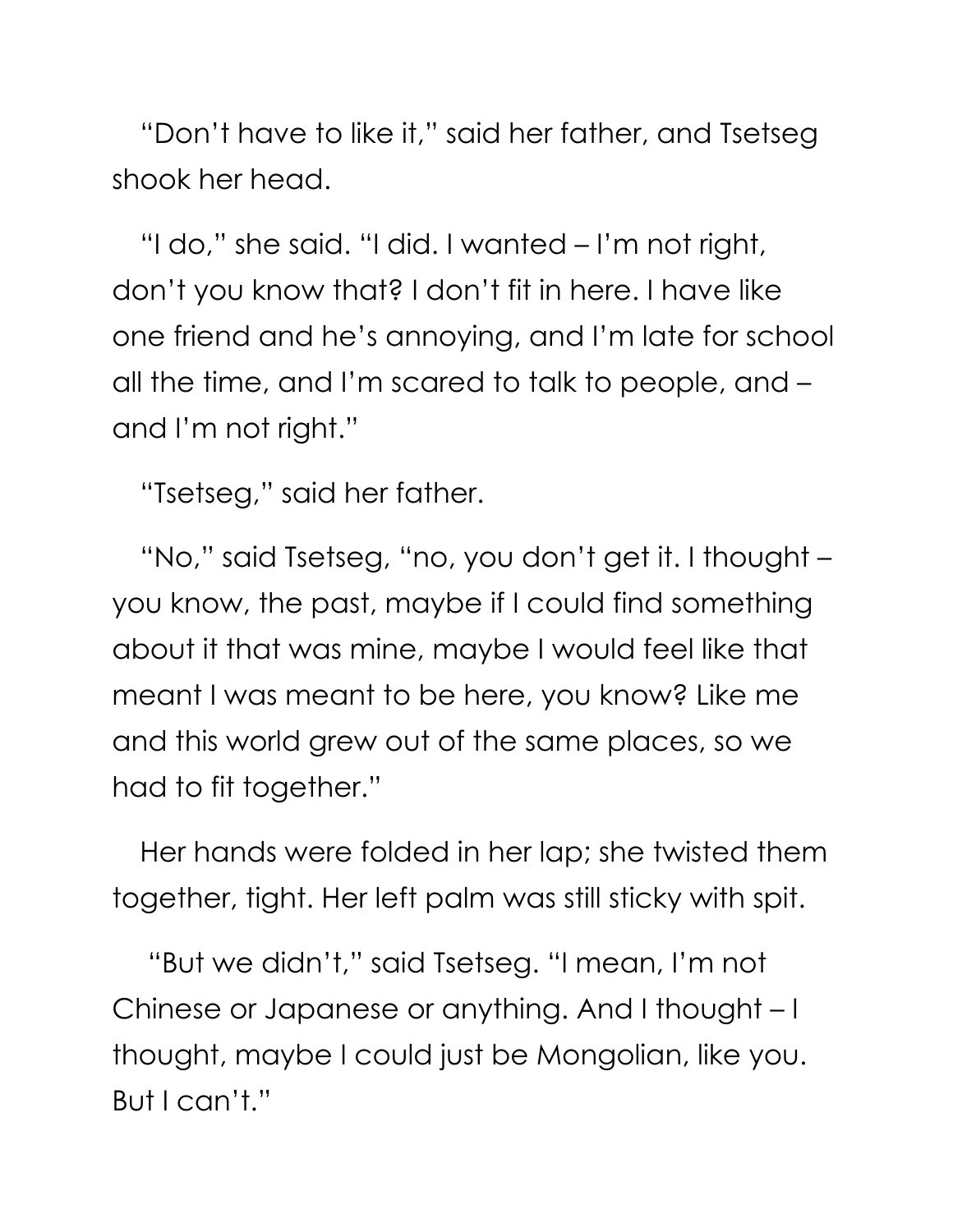Her father frowned.

"Don't have to like it," he said. "Doesn't matter."

He was looking at her like – he was looking at her, so *hard*, and Tsetseg thought he *must* see her, he must get it, the way he was looking. But he didn't, he couldn't; it was so obvious, to say a thing like that. He didn't understand at all.

Tsetseg lay back down. She felt very tired.

"I want to be alone now," she said.

Her father said nothing, just looked at her some more. And then, after the longest moment, he nodded, and stood up; and he left, just like she'd asked, closing the door behind him.

\* \* \*

The weekend was quiet. On Monday, Tsetseg went to school on time.

It was the day of the presentation, and Tsetseg was ready: she'd done her research and planned out her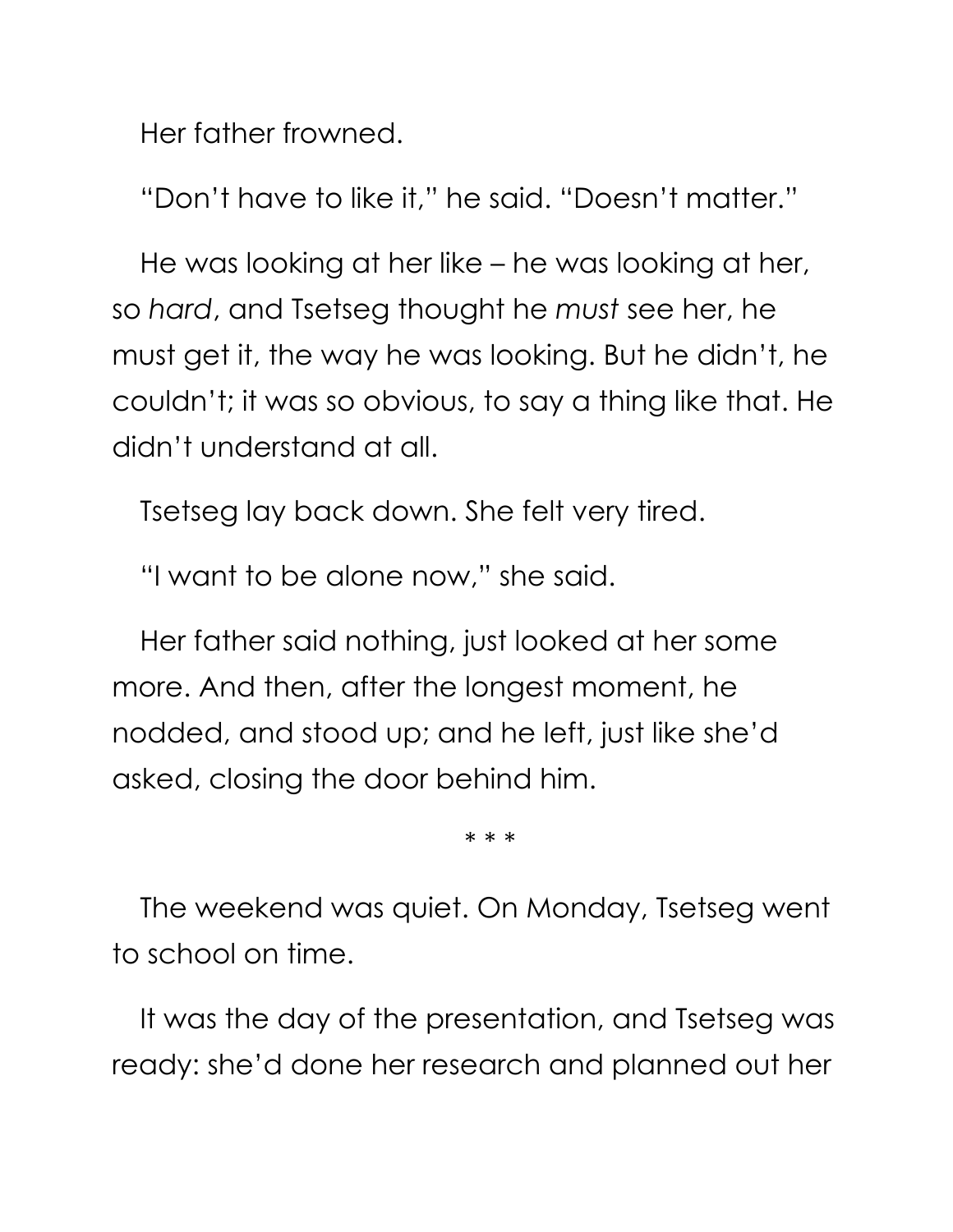speech, and Lizah had made a set of really quite good slides, stuffed with pictures, and she'd sent them to Tsetseg on Sunday night so they could both have a copy.

Something had stirred in Tsetseg, looking at those slides, though she still couldn't tell if it was a good something or what.

It didn't matter; she was prepared, was the point. Prepped and perfect and ready to go. And she felt that way as she walked to class and sat at her desk and felt Lizah's gaze on the back of her neck, and watched Mrs. Ichinose wait for the class to settle down, and waited.

She was ready, and she felt ready. And then Mrs. Ichinose called her name, and Tsetseg froze.

She didn't even notice she was doing it, at first. In her mind she was getting up, walking to the front, facing the class. She could see Lizah plugging in her drive so their slides appeared, hologram-sharp, all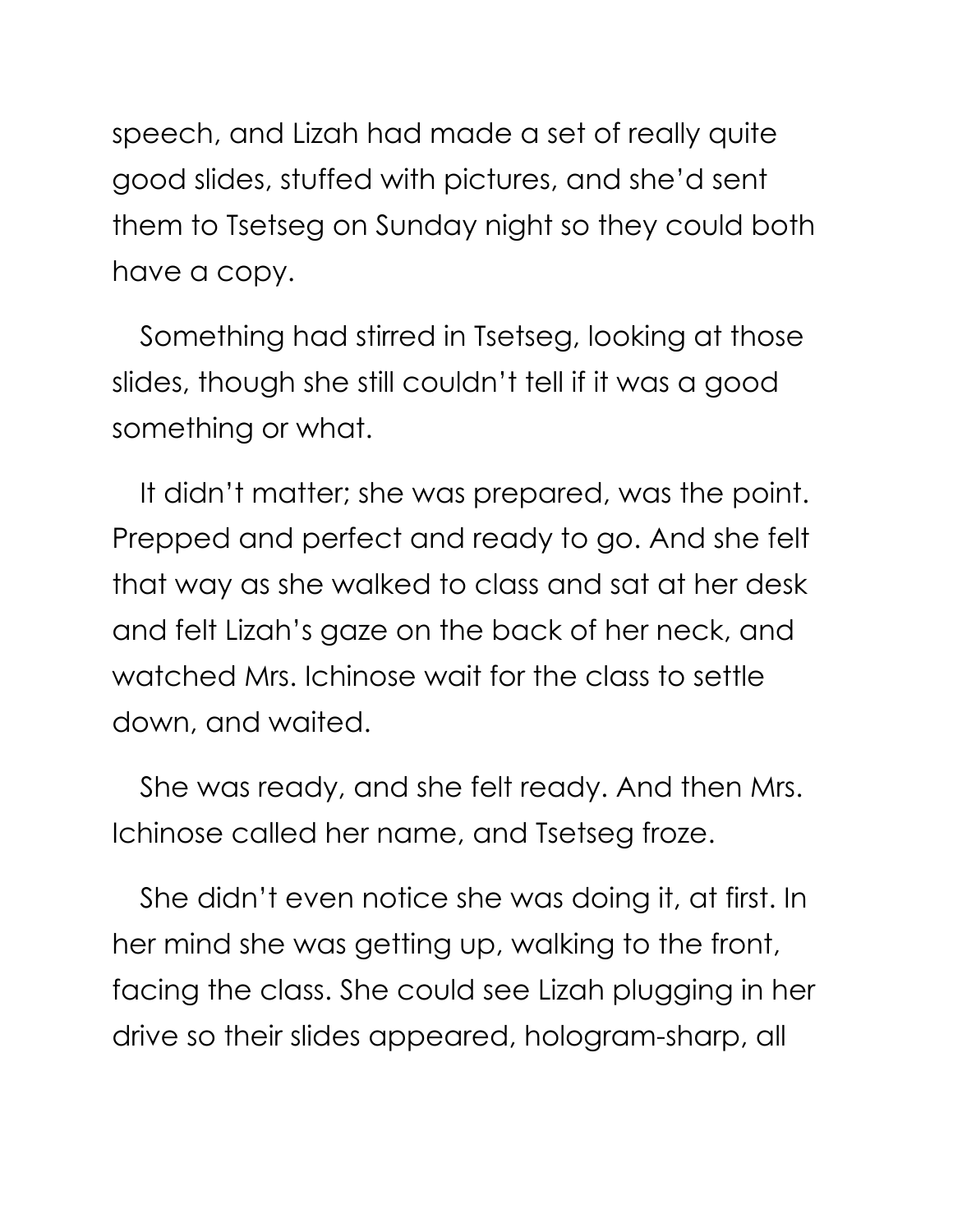around them. She could hear herself speaking, though she couldn't understand the words.

But none of that was real, and neither was the taste flooding through her mouth suddenly: the taste of boiled milk, and spit, and disappointment.

"Tsetseg?" said Mrs. Ichinose, one more time. "Norlizah? Are you ready?"

Tsetseg blinked at her. She didn't say anything; she didn't know what to say.

And then, behind her, Lizah stood up.

Tsetseg whirled round to look at her. Lizah looked calm, composed, contrite. Her eyes wide, her chin tipped up. She glanced over at Tsetseg, just the quickest of looks, then turned back to Mrs. Ichinose. Her hands gripping the edges of her desk.

"I'm sorry, Mrs. Ichinose," said Lizah. "We can't present today. I forgot to bring our slides – they're on my drive at home."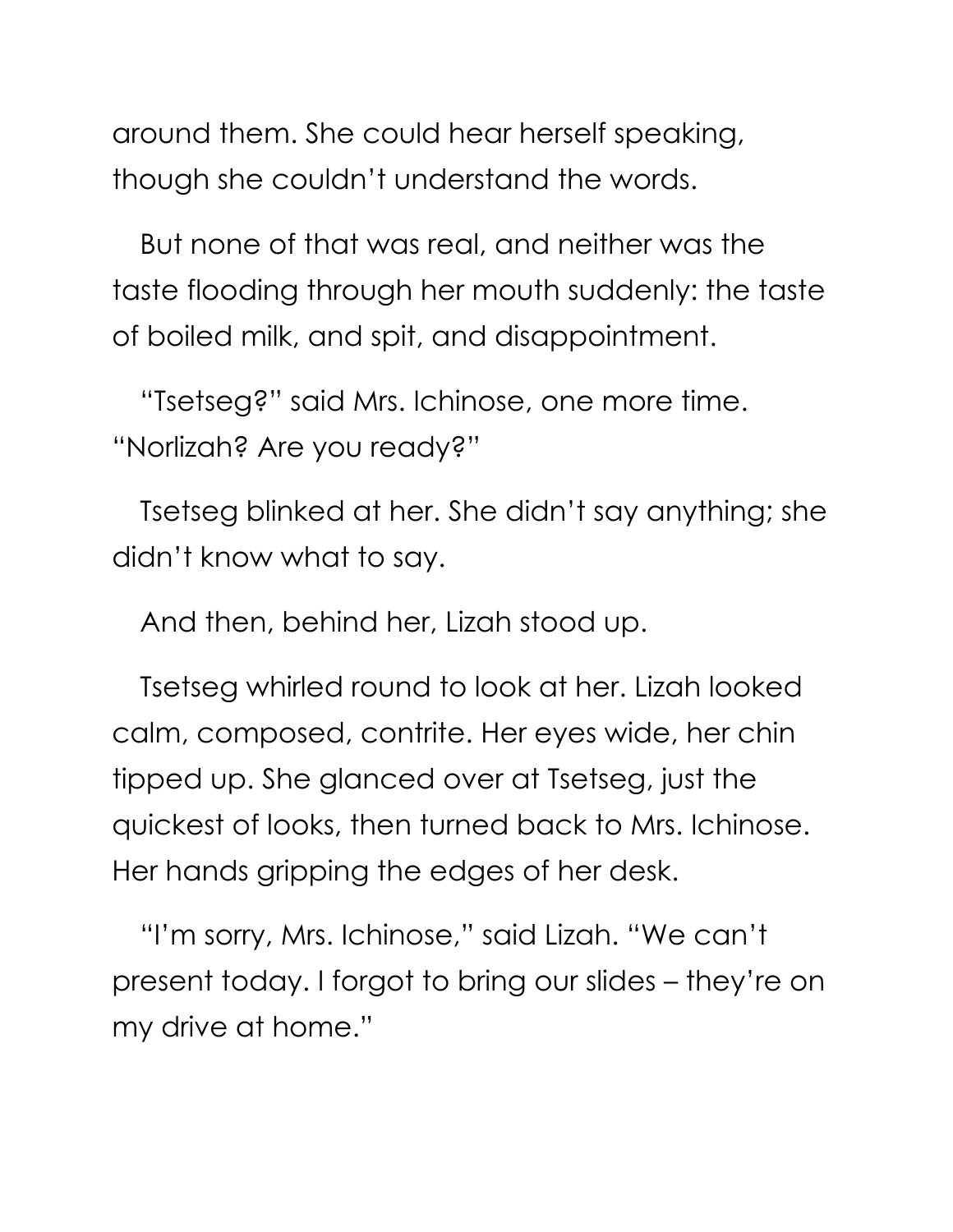Mrs. Ichinose frowned. She looked from Lizah to Tsetseg, back again.

"The presentations are due today," she said. "You knew that. If you're not prepared, I'll have to mark you both down."

"Not Tsetseg," said Lizah. "Please, Mrs. Ichinose, that's not fair. It was my fault; I was in charge of the slides. I promised her I'd bring them. She didn't even know I'd forgotten till just now."

Mrs. Ichinose sighed. Tsetseg felt something loosen, deep in her chest.

"Alright," said Mrs. Ichinose. "We don't have time for all the presentations today, anyway. But you'll go first tomorrow, and you'd better have everything with you."

"We will," said Lizah. "Promise."

Mrs. Ichinose sighed again, waving for Lizah to sit down. She called the next pair – Li Xiu and Jae Hyun, and wow, *that* was going to be interesting – and that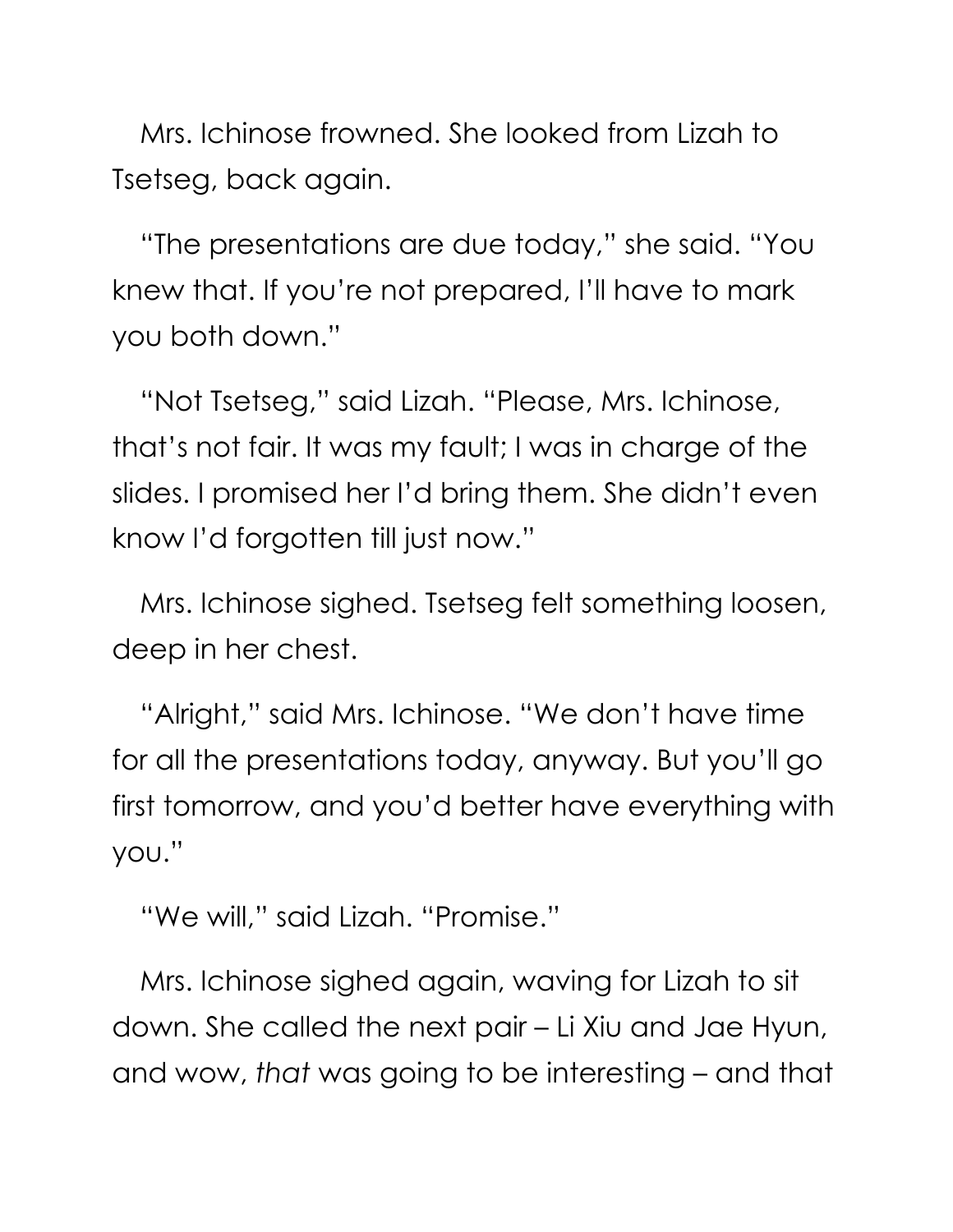was that was that. Tsetseg clenched her fists and tried to calm down. Her brain was buzzing, like it had on Friday: full of thoughts.

Lizah caught her eye. She winked. Tsetseg turned back to the front of the class.

\* \* \*

"Why did you do it?" said Tsetseg, after.

Lizah blinked at her. Shrugged.

"Well," said Lizah, "you're my friend."

She looked so casual about it, too. Smiling, posture loose, like it couldn't possibly matter. Like she hadn't just taken a scolding for Tsetseg, because Tsetseg had frozen and screwed up in front of everyone, and she hadn't even bothered to ask why. Like that was okay.

"But you got in *trouble*," said Tsetseg. "But you – "

"If we present tomorrow she won't dock us," said Lizah. "You heard her. It'll be fine."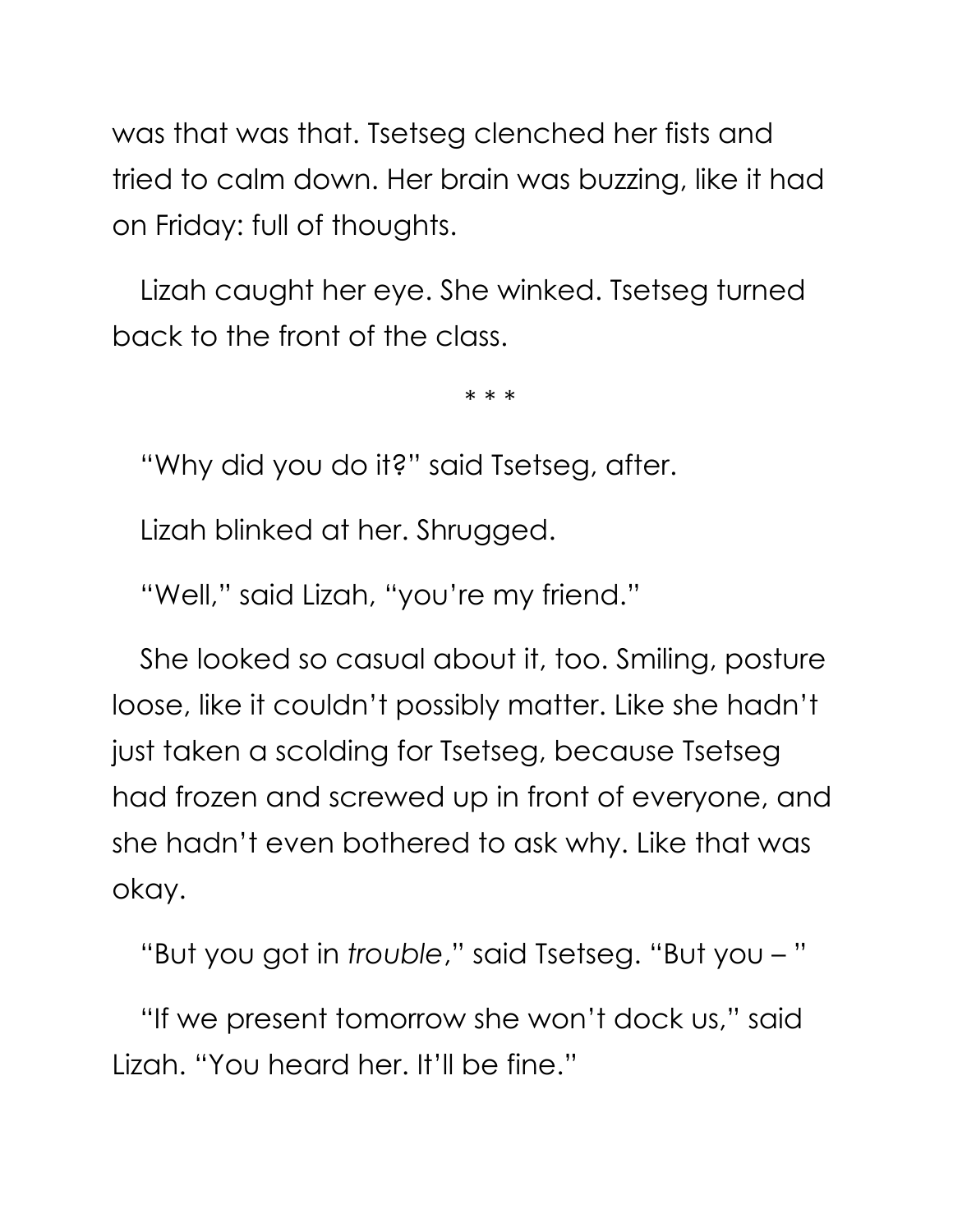"You said it was your fault," said Tsetseg. "Why would you say that? Why would you tell her that?"

Lizah tilted her head, just a little. She was looking at Tsetseg again, that long quiet look she'd had so many times in the library. Like she was figuring Tsetseg out, peeling her skin back just a little. Layer by layer, but not to hurt her. Just because.

"You know," said Lizah, "when I first came here, I was really scared. All the time. Scared I wouldn't fit in, scared I wouldn't be right. Scared no one would like me – teachers, classmates, whatever – because I didn't belong here. Because maybe one day I'd just break some sort of rule and not even know it, and then they'd all see."

Tsetseg said nothing to this. She swallowed; her throat suddenly dry.

"But then I saw you," said Lizah, "and you were late for school, right, and they made you sit outside so you'd be embarrassed, and you just sat and like – you were late again, and again, and you just kept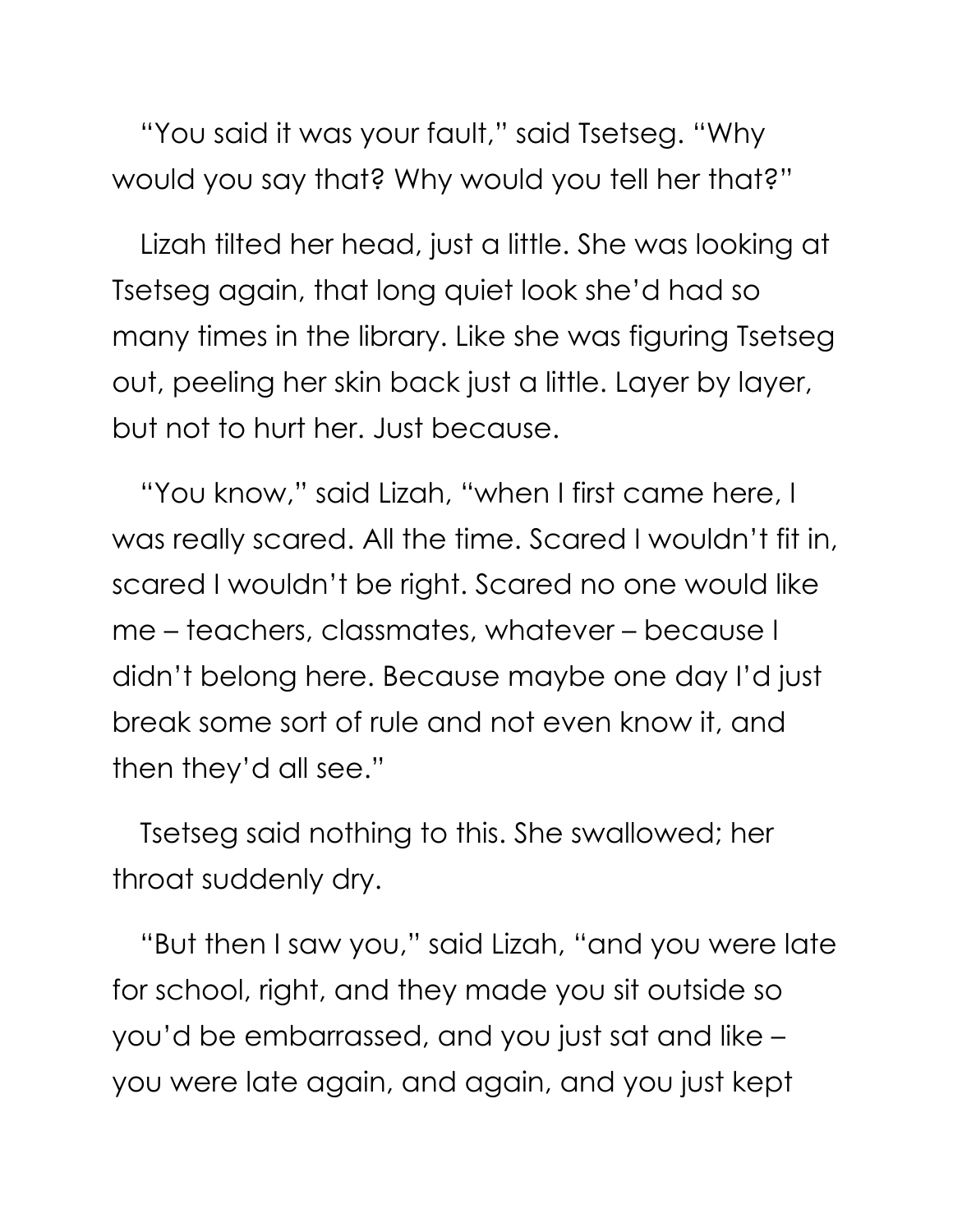sitting. Like you were who you were and you weren't ashamed of it, like you didn't need to change for anyone. Like you didn't even care."

She leaned in, just a little. Close enough to touch.

"And I thought," said Lizah, "well, if she can do it, maybe it's not so scary after all."

Tsetseg was quiet for what felt like a long time.

"I care," she said, finally. "I care a lot."

"Oh," said Lizah. "Well. You sit there anyway, though. That's not nothing, you know?"

Tsetseg breathed in; breathed out. Her heart was beating very fast. Lizah was still smiling: smiling at her.

"Anyway," said Lizah, "I figured, after all that, I probably owed you one. Don't worry about it, okay?"

Tsetseg didn't know what to say to that either. She settled, eventually, on "okay".

\* \* \*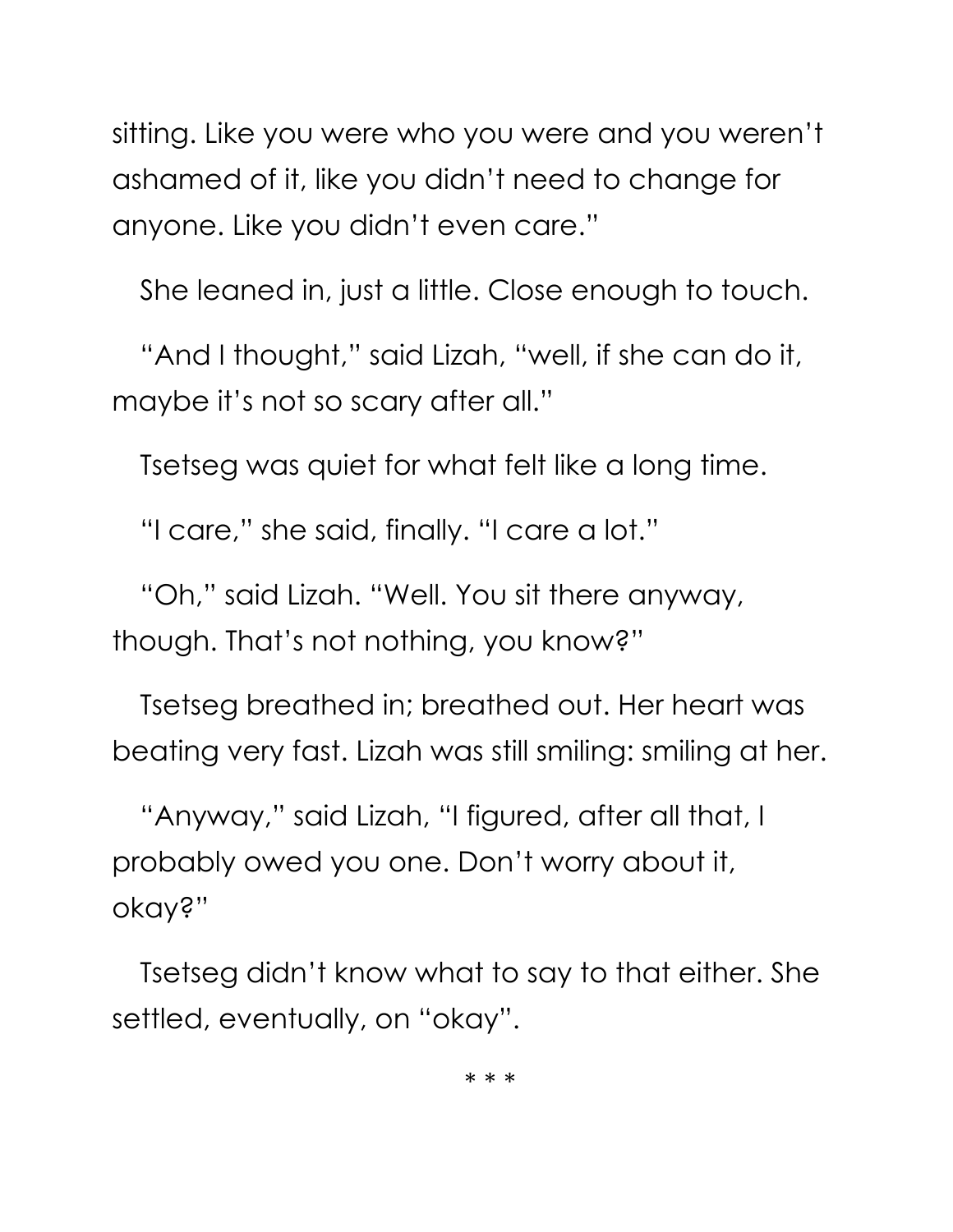Tsetseg walked home again after school, and when she got there, she found her father in the kitchen.

She almost didn't want to go in there. No, actually, she really didn't want to go in there. Bad things seemed to happen lately whenever her dad went anywhere near a stove, and Tsetseg was seriously considering banning that whole situation entirely, never mind that her dad had cooked her dinner nearly every day for her entire life – and lunch too, on weekends.

She would learn to cook. She would save her allowance and buy her meals from a street stall. She was the hugest coward on Gongen and she had had a very tiring day, and so she snuck up to her room and hid there for as long as she could make her homework last.

It was about half an hour; Tsetseg was, unfortunately, very good at homework.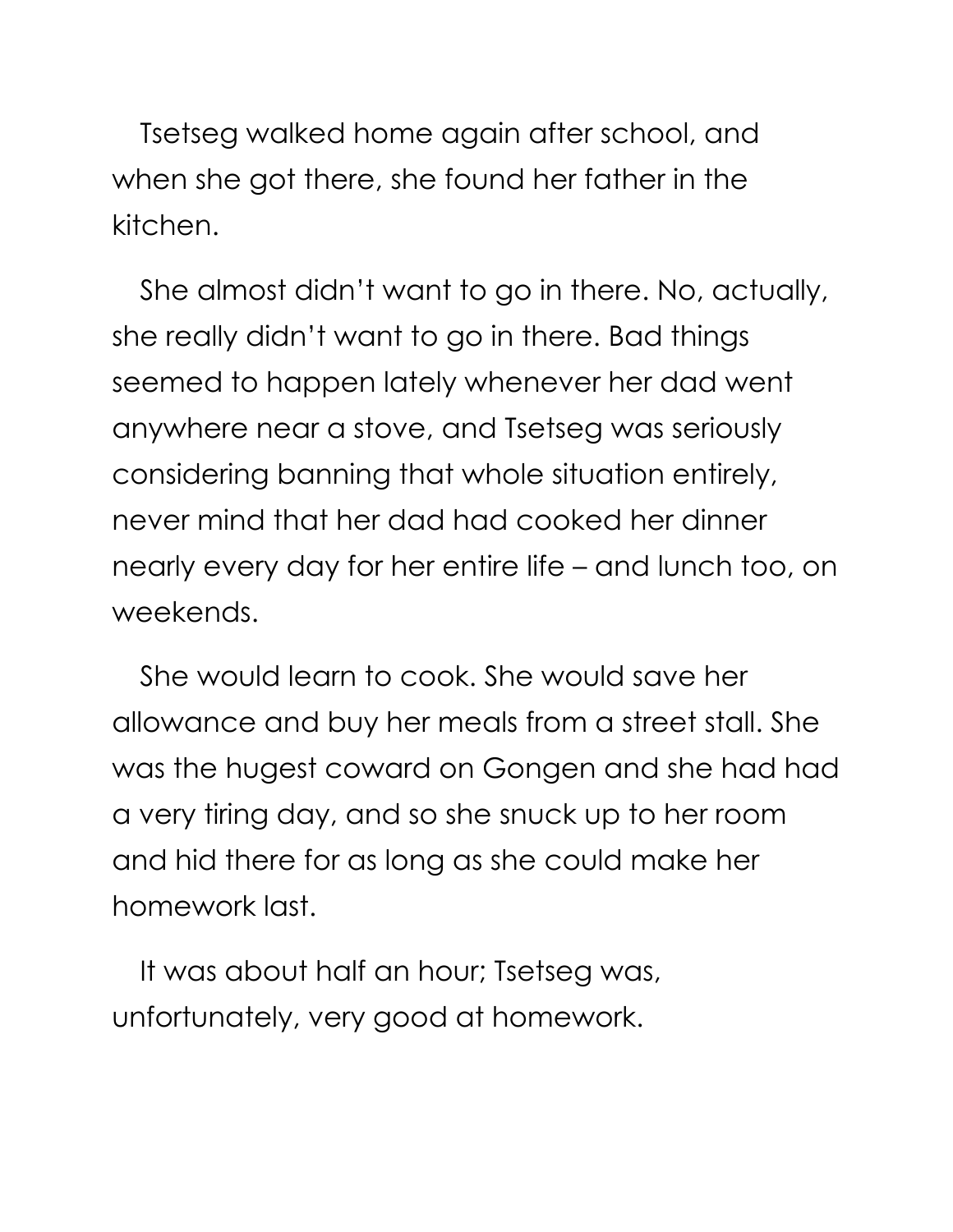Her father was still in the kitchen when she went back downstairs. Of course he was; he was waiting for her, though he didn't seem annoyed when she finally appeared, just nodded at her and bent to pull something out of the oven.

It didn't smell like aarul, at least. It smelled warmer, more familiar: like butter and sugar and flour, like the cookies Tsetseg sometimes splashed out on when she wasn't trying to save for a book or a game or something, sweet and steaming from the bakery, hot and fresh.

The whole room smelled like that, actually. Like that, and like, like –

Oh.

It wasn't just the oven. The whole kitchen smelled of sugar, because it was *full* of it: a big pot of white paste that was probably pudding and a plate of things that looked like pancakes and another of things that looked like doughnuts, and all of them laid out on the little dining table in the corner.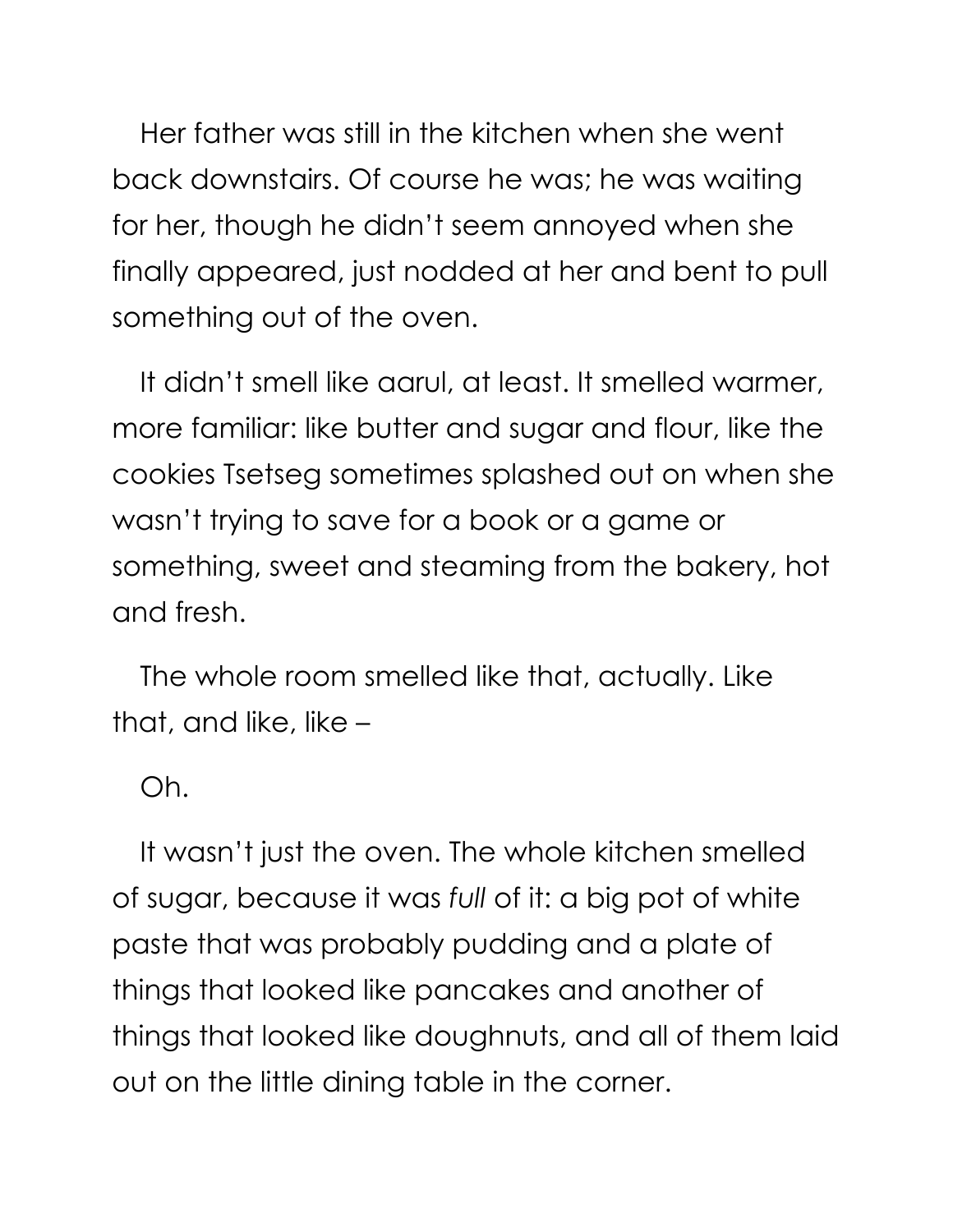There was a little jug of something on the table, too: cream, maybe, or yoghurt, chilled with ice cubes that clinked when Tsetseg lifted it by the handle. She sniffed it; it smelled sweet and sour and a little funky, but not enough to be off-putting. It smelled like something she might actually like to drink.

Tsetseg pulled out a chair, made herself sit down. The plate of pancake-things was right in front of her. She stared at it and felt a little overwhelmed.

"Here," said her father, coming over, carrying the baking tray he'd been fussing with. "Last thing."

He held the tray out, and yes, Tsetseg had been right: it was covered in what was definitely some kind of cookie, shaped into long thin ovals with dips in the middle. She reached out for one, ignoring the flare of heat in her fingertips, and bit down.

It was delicious. She ate the whole thing in about five seconds.

When she looked back up her father was smiling. He'd put the tray on the table, next to the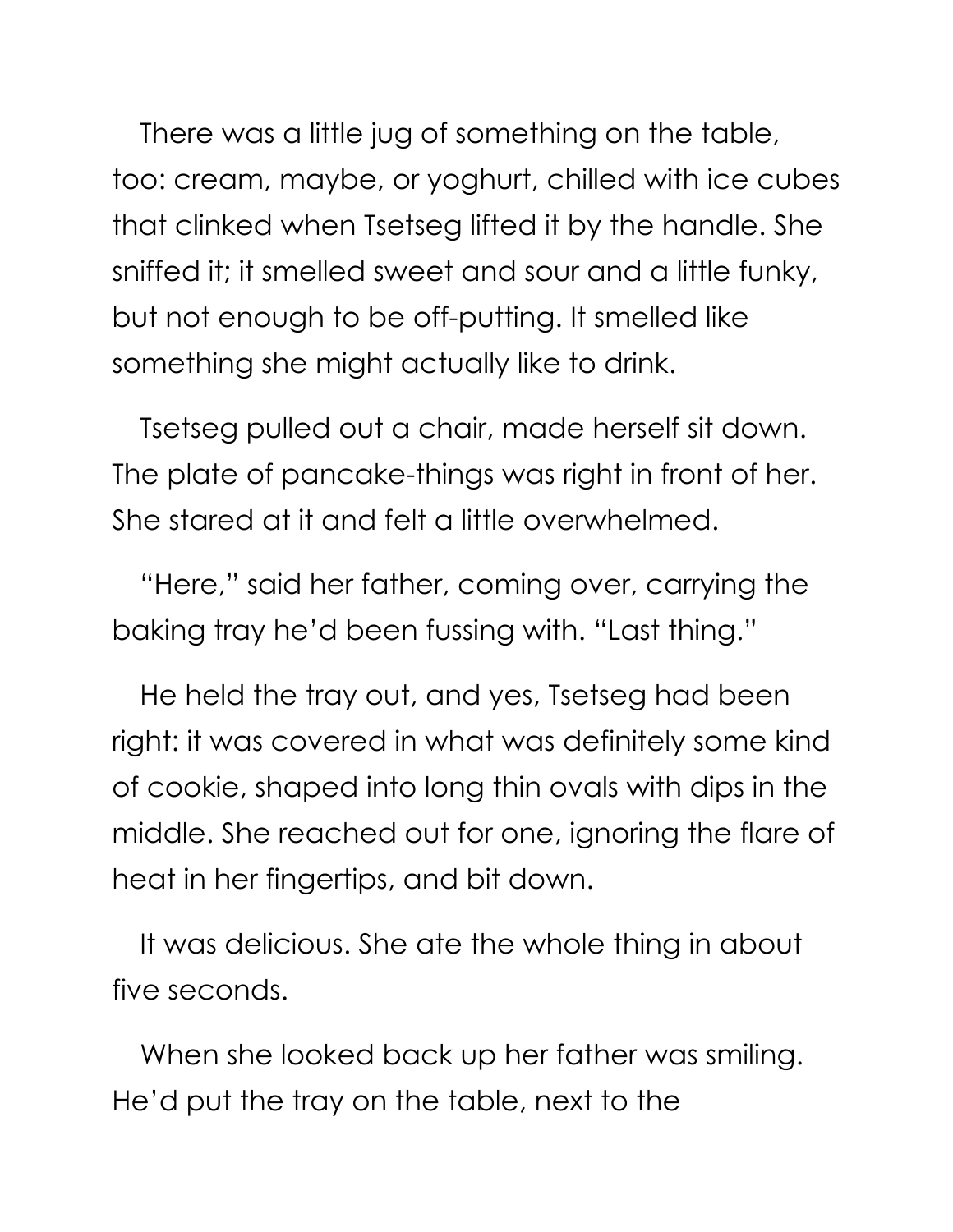not-doughnuts; had taken the oven gloves off. He was holding a cookie of his own, though he hadn't bit into it yet. He held it up, as if in demonstration, as soon as he saw Tsetseg looking.

"Ul boov," he said, wiggling the cookie a little. "Shoe cookie. Made for Tsagaan Sar, dessert after the dumplings. Pile them up in a pyramid to celebrate the new year."

"Oh," said Tsetseg.

"Rice pudding," said her father, pointing at the pot, "made with milk and almonds. Winter dessert. Boortsog" – the doughnuts – "and gambir" – the pancakes – "both made with dough. Boortsog eaten with tea, gambir for breakfast."

Tsetseg nodded. Swallowed hard around the strange tightness in her throat.

"You didn't have to," she said.

Her father shrugged.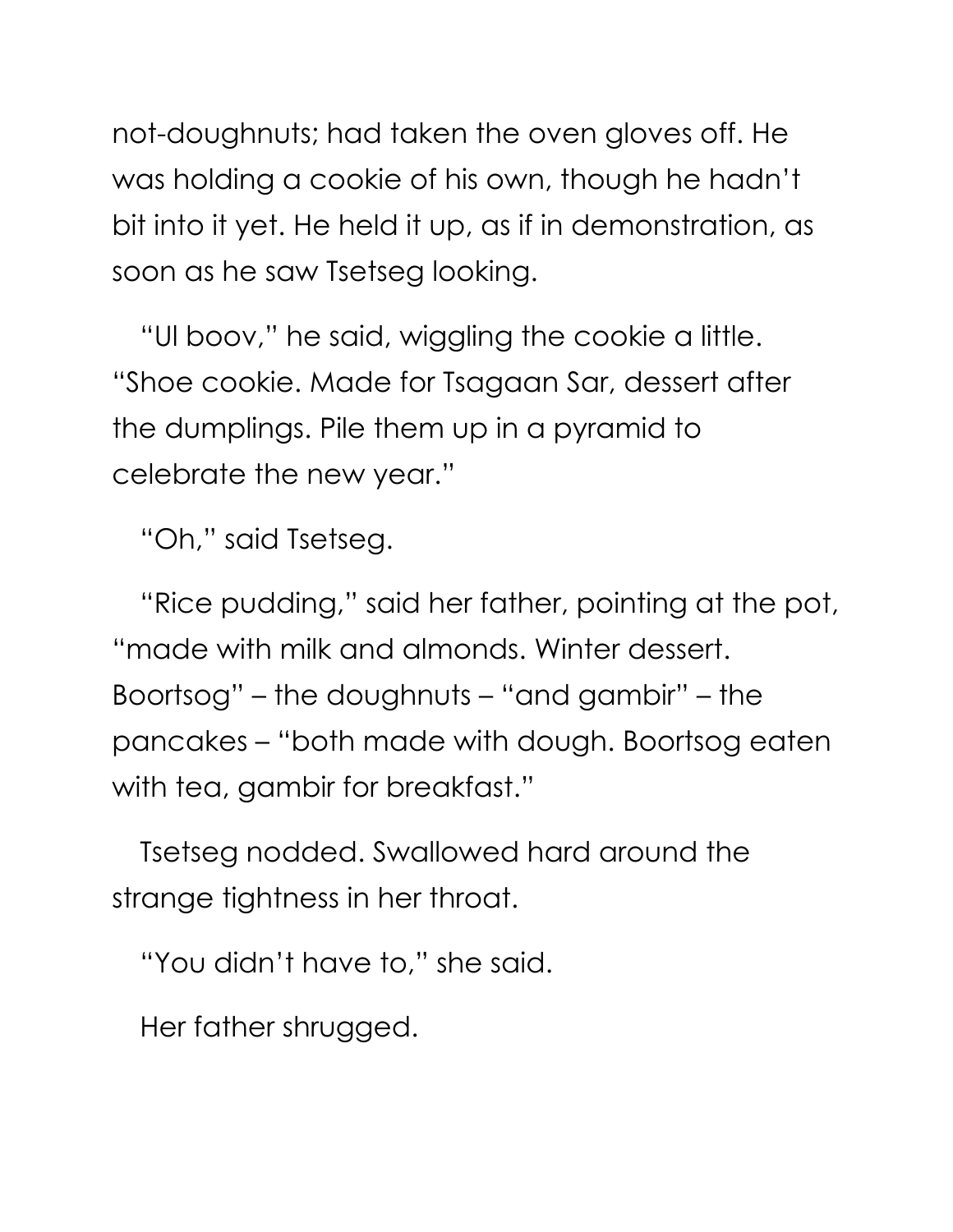"Wanted to," he said. "Your grandmother's recipes, passed down from her grandmother – past time to share with you. Took too long."

Tsetseg nodded again.

"Here," her father said, "try."

He scooped some rice pudding into a bowl, put it in front of her. Handed her a spoon, and Tsetseg took it, and then didn't move; just looked at the pudding, frozen. That strange feeling she had in the classroom, back again, somehow.

Her father frowned. Narrowed his eyes, just a little.

"Tsetseg," he said.

Tsetseg looked up.

"You're scared," said her father.

"No," said Tsetseg.

"Yes," said her father. "You're scared you won't like it. Like the aarul. But you don't have to like it. Not the point."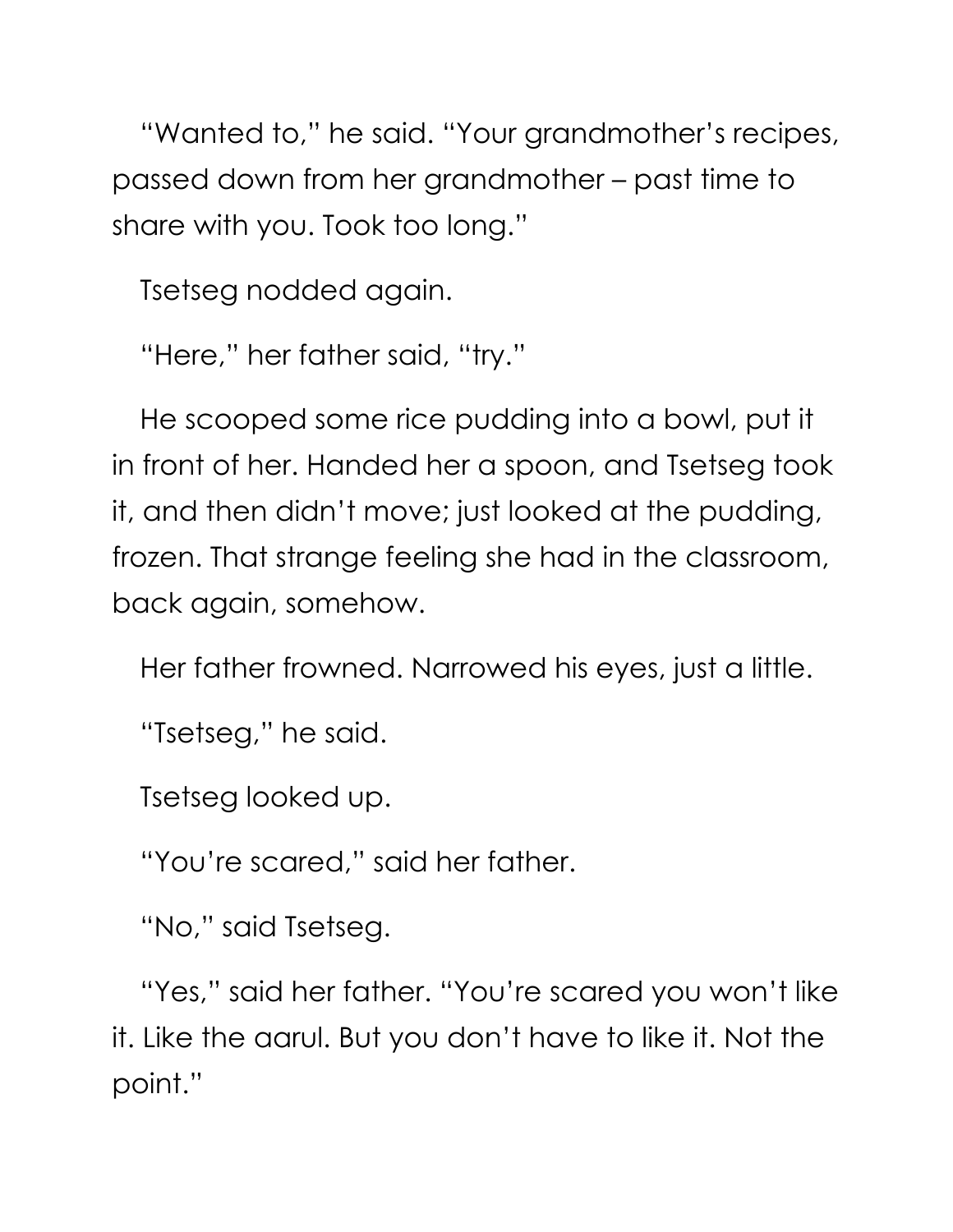"Dad," said Tsetseg.

"No," said her father, and he leaned forward then, placed a hand over her wrist. "Listen. It's not the point. These recipes, they're yours. Like or don't like – doesn't make a difference. Yours means you get to decide, think for yourself. Yours means you get to know. Means you get to try, no matter what."

Tsetseg blinked. Her vision was blurry, suddenly, for some reason. She looked at her father, and he looked back at her. Then she looked at the rice pudding, and picked up the spoon, and scooped. And swallowed.

"Good," said her dad. "Well?"

"Yes," said Tsetseg. "Yes, I – I like it."

"Good," said her father, again, and handed her one of the boortsog.

\* \* \*

Lizah grabbed her before class the next day.